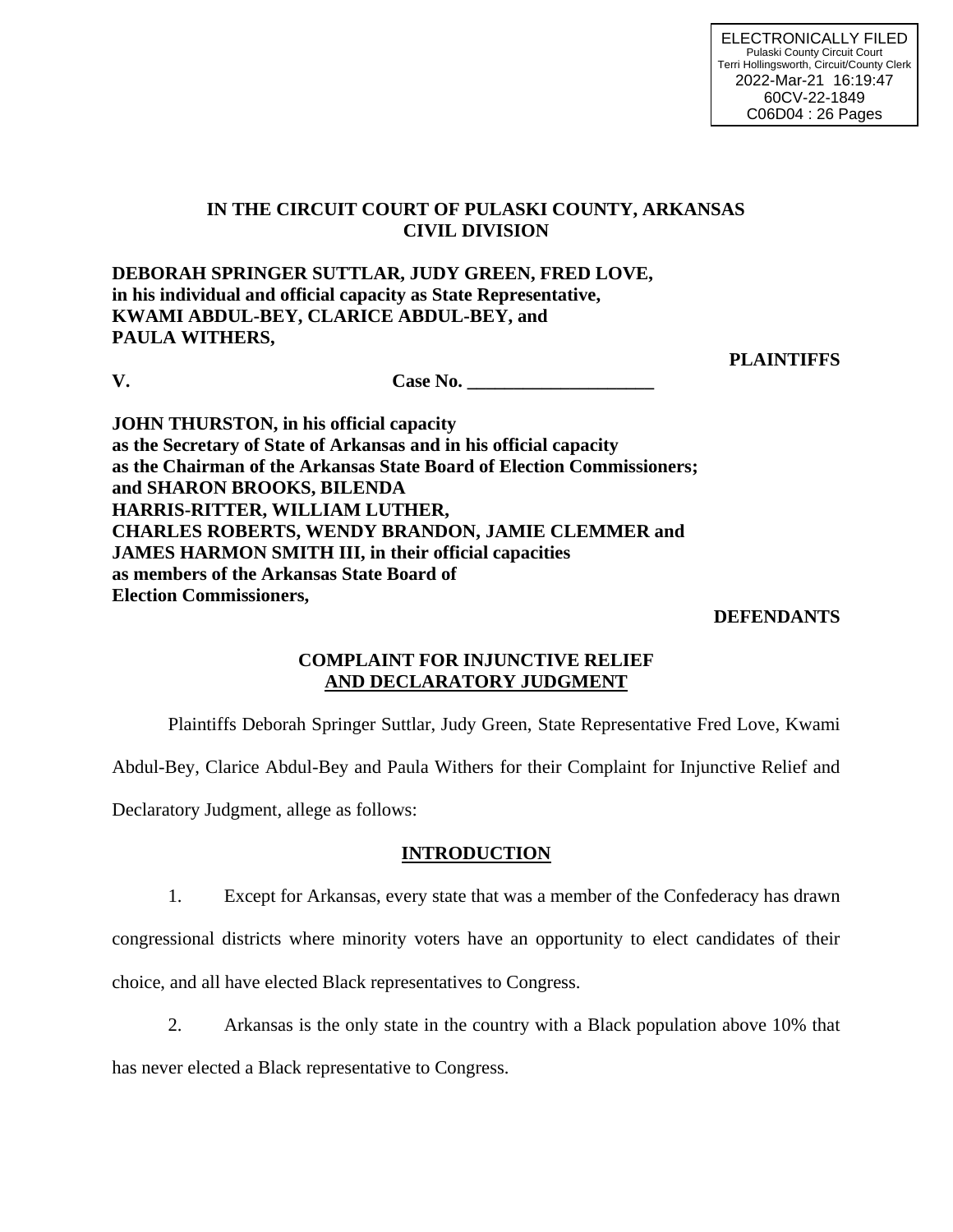3. This is no mistake. Arkansas's congressional map has long been drawn to thwart the ability of Black voters to elect their candidates of choice. For example, despite the fact that Jefferson and Pulaski Counties are geographically contiguous and have large numbers of Black voters, they have never been in the same congressional district, and neither county has ever been drawn together in a district that includes the eastern and southeastern portions of the state, where the state's most predominantly Black counties are located.

4. The congressional district map enacted in 2011 (the "2011 Map") exacerbated this problem by splitting Jefferson County between two congressional districts.

5. And now, with the passage of Senate Bill 743 and its companion, House Bill 1982, the Arkansas General Assembly ("the General Assembly") has taken another affirmative step backwards, enacting a congressional map (the "2021 Map") that *even more systematically* slices and dices Black communities in Arkansas, in particular in Pulaski County.

6. Historically part of the 2nd Congressional District, Pulaski County, is the most populous county in the State and home to the largest Black population in Arkansas. Under the 2021 Map, Black voters in Pulaski County are divided among three of Arkansas's four congressional districts, with the intended and obvious effect of further diluting Black voting power in Southern and Central Arkansas.

7. In 2020, Arkansas experienced a modest uptick in its turnout rate because of the expansion of absentee voting in response to the COVID pandemic. Notably, 85% of the increased turnout statewide came from Pulaski County. In response to that increased turnout, the General Assembly undermined Black voting power by further cracking Black communities through the 2021 Map.

- 2 -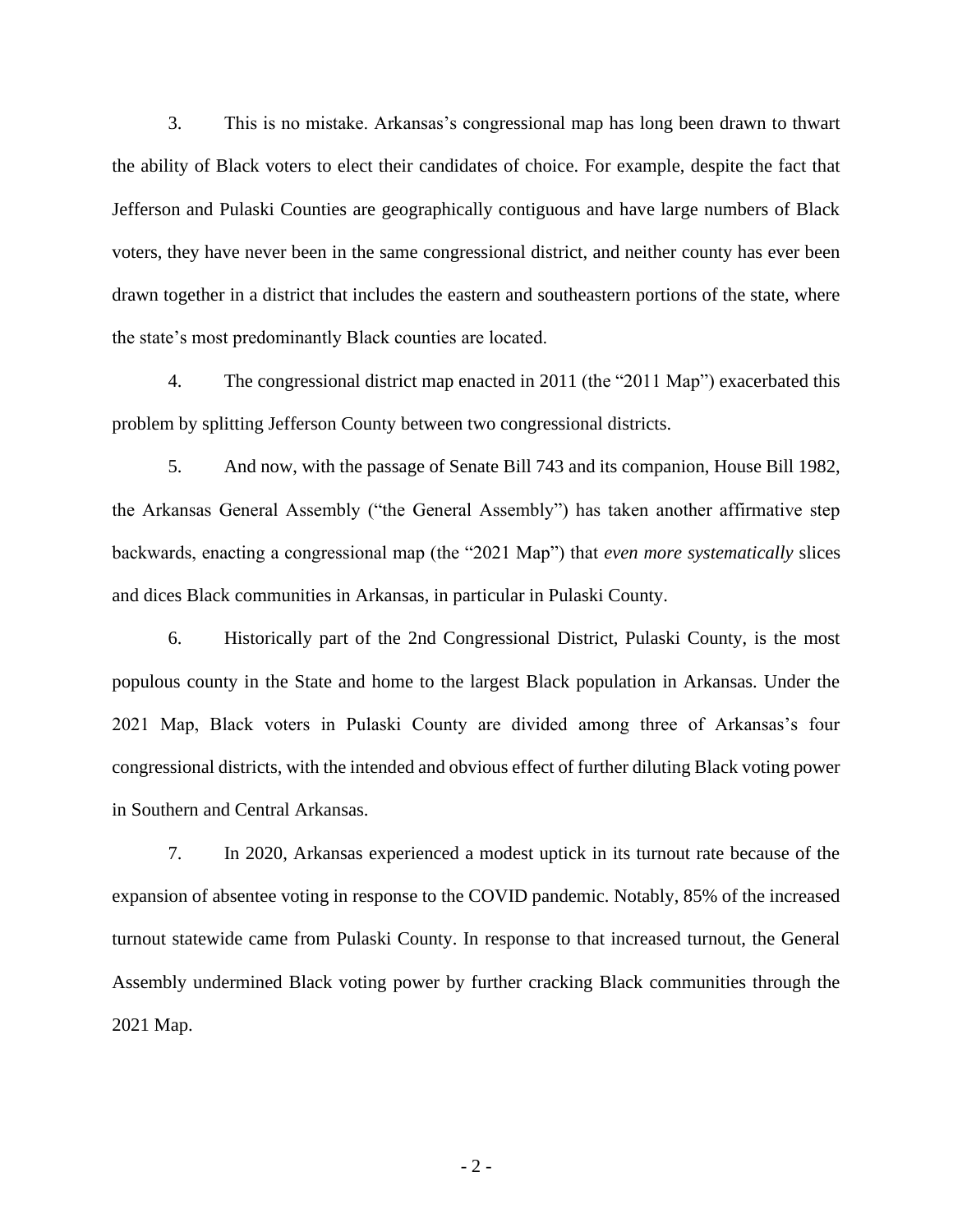8. Governor Asa Hutchinson refused to sign the 2021 Map for exactly that reason: it dilutes the voting strength of Black voters, particularly in Pulaski County. He stated that the 2021 Map "reduc<sup>[es]</sup> the minority population [in the 2nd Congressional District] and split<sup>[9]</sup> some of [the minority population] from Pulaski County."<sup>1</sup>

9. On October 6, Governor Hutchinson told reporters, "There's nothing wrong with dividing a county to achieve the right population requirements and the constitutional standards . .

. . What's important is not whether or not you divide Pulaski County, but *how* you divide Pulaski County if you make that decision to do so . . . I would urge them to keep in mind that you do not want to dilute minority representation or influence in Congressional races."<sup>2</sup>

10. Governor Hutchinson further recognized that dilution of Black voting power is not a new phenomenon in Arkansas's congressional redistricting: under the 2021 Map, "the minority population is widely dispersed in the 4th district, the 2nd district, and the 1st district . . . [as] was [also] true in the last redistricting plan."<sup>3</sup>

11. The 2021 Map interferes with and impairs the free exercise of suffrage by Black voters in Arkansas, including but not limited to Plaintiffs, by diluting, impairing, and undermining their ability to elect their candidates of choice.

<sup>&</sup>lt;sup>1</sup> Under Arkansas law, the Governor may sign a bill into law, veto it, or choose to allow a bill to become law without signing it. With regard to the 2021 Map, the Governor chose to allow the two companion bills to become law without his signature for the express purpose of "enabl[ing] those who wish to challenge the redistricting plan in court to do so." Andrew DeMillo, *Arkansas governor Oks House map splitting Little Rock area,* Associated Press (Oct. 13, 2021), https://apnews.com/article/congress-asa-hutchinson-arkansas-little-rock-electionsef96ca92ca6a5bd99f2e6beba715a6cb.

<sup>&</sup>lt;sup>2</sup> Governor Hutchinson's Weekly Media Briefing, YouTube, at  $20:03$  (Oct. 6, 2021), available at https://www.youtube.com/watch?v=T5E0Pn99DDo.

<sup>&</sup>lt;sup>3</sup> Governor Hutchinson's Weekly Media Briefing, YouTube, at 21:54 (Oct. 13, 2021), available at https://www.youtube.com/watch?v=xMysBu7B\_SA.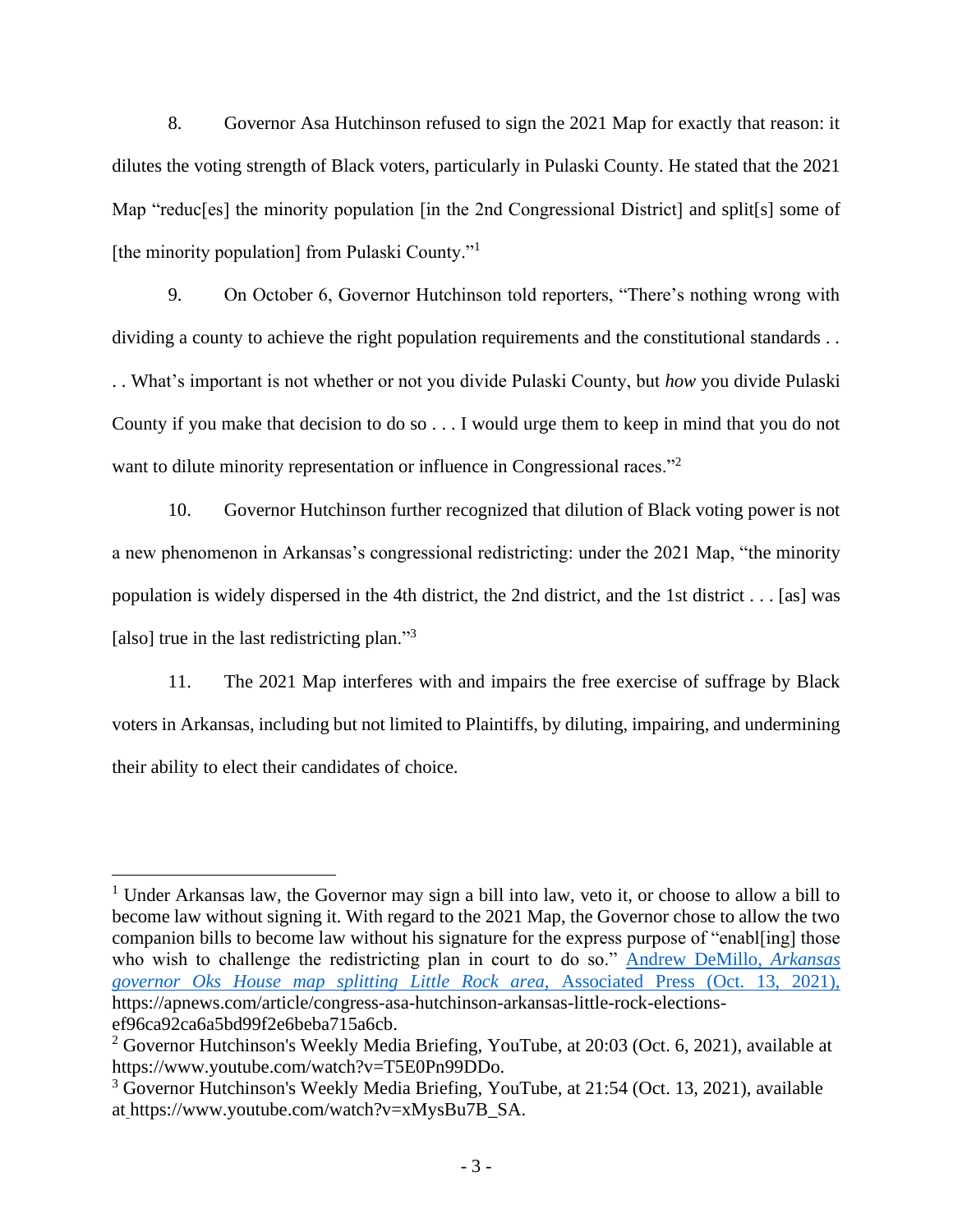12. As a result, the 2021 Map violates the Free and Equal Elections Clause of the Arkansas Constitution, which guarantees that "[e]lections shall be free and equal," and that "[n]o power, civil or military, shall ever interfere to prevent the free exercise of the right of suffrage; nor shall any law be enacted whereby such right shall be impaired or forfeited," Ark. Const. art. 3, § 2, as well as the Equal Protection Clause, which further guarantees that "[t]he equality of all persons before the law" and "shall ever remain inviolate," *id.* art. 2, § 3.

13. Accordingly, Plaintiffs respectfully request that this Court enter an Order declaring the 2021 Map unconstitutional; enjoining Defendants from any implementation of the 2021 Map; and compelling the adoption of a valid congressional map that does not unconstitutionally dilute Black voting power or target Black voters in deprivation of their rights guaranteed by the Arkansas Constitution.

#### **PARTIES**

14. Deborah Springer Suttlar's Little Rock address, where she has lived for 22 years, was within the 2nd Congressional District under the 2011 Map and continues to be located in the 2nd Congressional District under the 2021 Map. Ms. Suttlar is a Black Arkansas voter who regularly supports candidates who she believes would best serve Arkansas's Black community. Ms. Suttlar grew up in Southeast Pulaski County, which has now been moved into the 1st Congressional District. Ms. Suttlar believes that her vote will be less effective under the 2021 Map because Black voters in Pulaski County who would have supported her preferred congressional candidates have now been moved out of her district. The 2021 Map unnecessarily and systemically cracks Arkansas's Black voting population -- including Ms. Suttlar -- across three different congressional districts, diluting the strength of their voting power.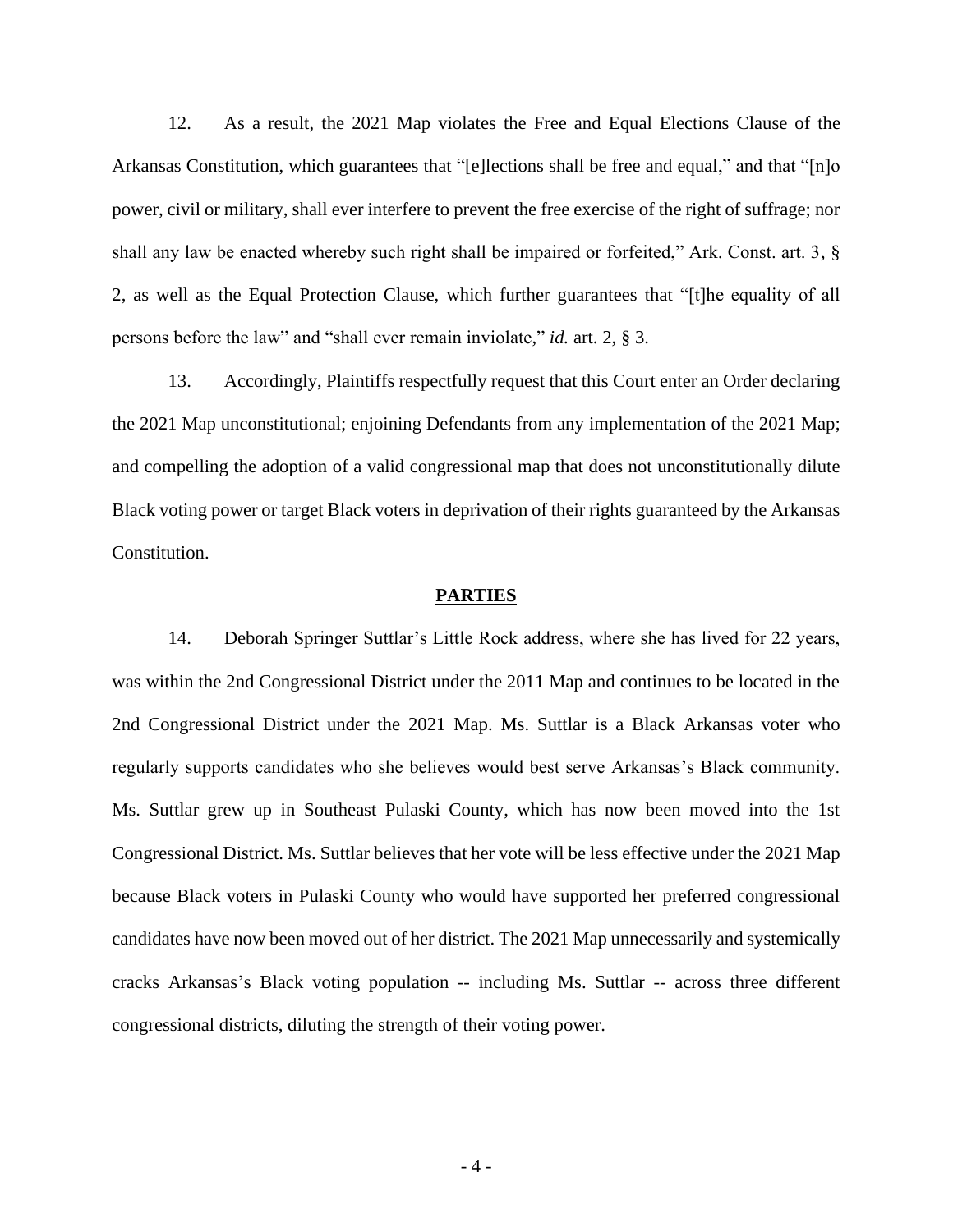15. Judy Green's Little Rock address, where she has lived for 53 years, was located in the 2nd Congressional District under the 2011 Map and continues to be located in the 2nd Congressional District under the 2021 Map. Ms. Green is a Black Arkansas voter who regularly supports candidates who she believes would best serve Arkansas's Black community. Ms. Green believes that her vote will be less effective under the 2021 Map because Black voters in Pulaski County who would have supported her preferred congressional candidates have now been moved out of her congressional district. Ms. Green is also a Justice of the Peace and represents the 9th District on the Pulaski County Quorum Court. She has held this position since 2011. Under the 2021 Map, Ms. Green's Justice of the Peace District is split across three congressional districts. This makes it more difficult for her constituents to elect their preferred candidate. It also makes it more difficult (and less effective) for Ms. Green to communicate and represent her constituents' interests to their representatives in Congress. The 2021 Map unnecessarily and systemically cracks Arkansas's Black voting population -- including Ms. Green -- across three different congressional districts, diluting the strength of their voting power.

16. Fred Love is a Black voter and long-time resident of Pulaski County and is a state representative who represents Arkansas's 29th State House District in southwestern Pulaski County. Before the passage of the 2021 Map, Representative Love voted in Arkansas's 2nd Congressional District. Under the 2021 Map his Mabelvale residence is now located in Arkansas's 4th Congressional District. Representative Love regularly supports candidates who he believes best serve Arkansas's Black community and has worked tirelessly to ensure each resident has the opportunity to vote for the candidate of his or her choice, especially Black voters in Pulaski County. Representative Love believes that his vote will be less effective under the 2021 Map because he has been moved out of the 2nd Congressional District and into a district that is even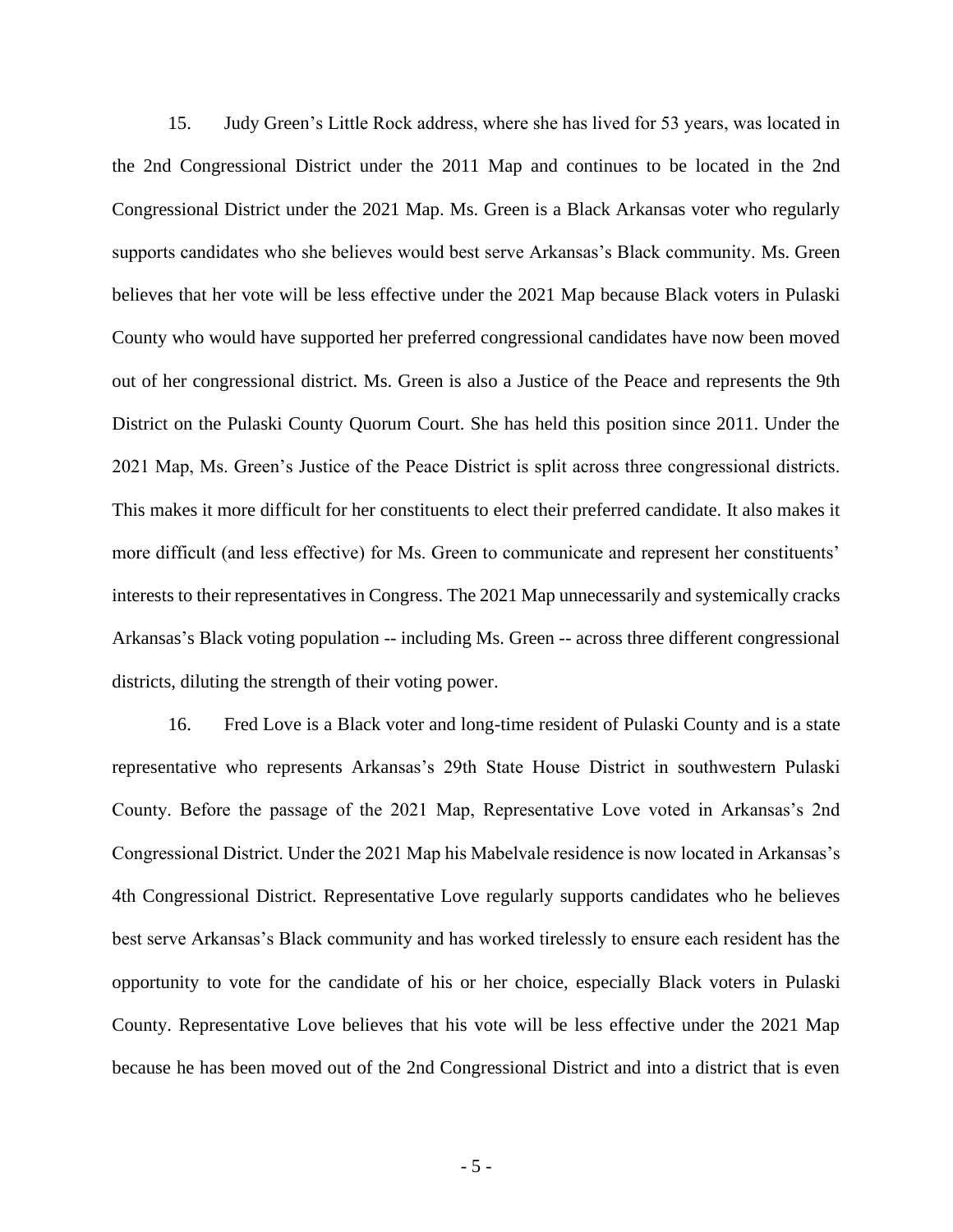less likely to elect his preferred candidate. The 2021 Map unnecessarily and systemically cracks Arkansas's Black voting population -- including Representative Love -- across three different congressional districts, diluting the strength of their voting power. The 2021 Map also harms Representative Love in his role as a state representative, as his constituents are now dispersed among multiple congressional districts. This makes it more difficult (and less effective) for Representative Love to communicate and represent his constituents' interests to their representatives in Congress.

17. Plaintiff Kwami Abdul-Bey is a Black voter residing in Pulaski County and a community organizer. For many years, Mr. Abdul-Bey has worked to keep the citizens of Pulaski County engaged in the political process regardless of party affiliation, including most recently by raising awareness about the detrimental effects of the 2021 Map on Black voters in the county. Mr. Abdul-Bey has long advocated for fairer maps that are more competitive and less partisan and that would protect Black voters' right to have a reasonable opportunity to elect their preferred candidates of choice in local, state, and federal elections. Under the 2011 Map, Mr. Abdul-Bey's residence was within Arkansas's 2nd Congressional District, and it continues to be in the 2nd Congressional District under the 2021 Map. Mr. Abdul-Bey regularly supports candidates who he believes would best serve Arkansas's Black community. Mr. Abdul-Bey believes that his vote will be less effective under the 2021 Map because Black voters in Pulaski County who would have supported his preferred congressional candidates have now been moved out of his congressional district and replaced by overwhelmingly White voters from Cleburne County. The 2021 Map unnecessarily and systemically cracks Arkansas's Black voting population -- including Mr. Abdul-Bey -- across three different congressional districts, diluting the strength of their voting power. The 2021 Map will also limit Mr. Abdul-Bey's ability to organize around congressional elections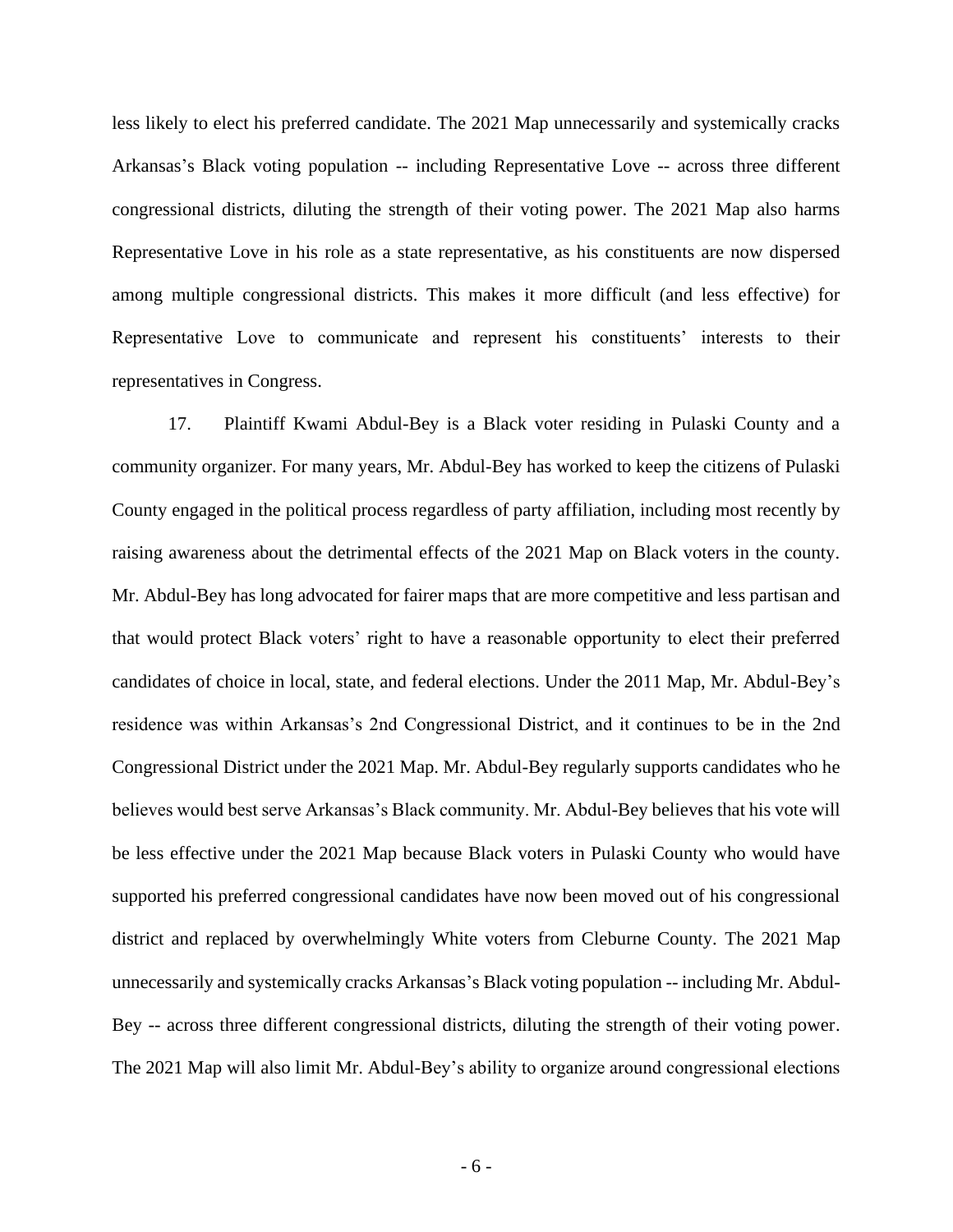and will make it harder to convince Black voters in Pulaski County to engage in the political process, as it will be nearly impossible for these voters to elect their preferred candidate to Congress.

18. Plaintiff Clarice Abdul-Bey is also a Black resident of Pulaski County affected by the 2021 Map. Mrs. Abdul-Bey has been active in raising awareness around the unfair treatment that the 2021 Map imposes upon Black voters in Pulaski County. Mrs. Abdul-Bey regularly supports candidates who she believes would best serve Arkansas's Black community. Mrs. Abdul-Bey was previously within Arkansas's 2nd Congressional District and continues to reside in the 2nd Congressional District. The 2021 Map unnecessarily and systemically cracks Arkansas's Black voting population -- including Mrs. Abdul-Bey -- across three different congressional districts, diluting the strength of their voting power and, consequently, Mrs. Abdul-Bey believes that her vote will be less effective because Black voters in Pulaski County who would have supported her preferred congressional candidates have now been moved out of her district.

19. Plaintiff Paula Withers is a Black Arkansan and has lived at her Pulaski County residence for 13 years. Ms. Withers was within the 2nd Congressional District. But under the new lines drawn by the 2021 Map, Ms. Withers is now within the 4th Congressional District. Ms. Withers is a registered voter who regularly supports candidates who she believes would best serve Arkansas's Black community. The 2021 Map unnecessarily and systemically cracks Arkansas's Black voting population -- including Ms. Withers -- across three different congressional districts, diluting the strength of their voting power. Ms. Withers believes that her vote will be less effective under the 2021 Map because she has been moved out of the 2nd Congressional District and into a district that is even less likely to elect her preferred candidate.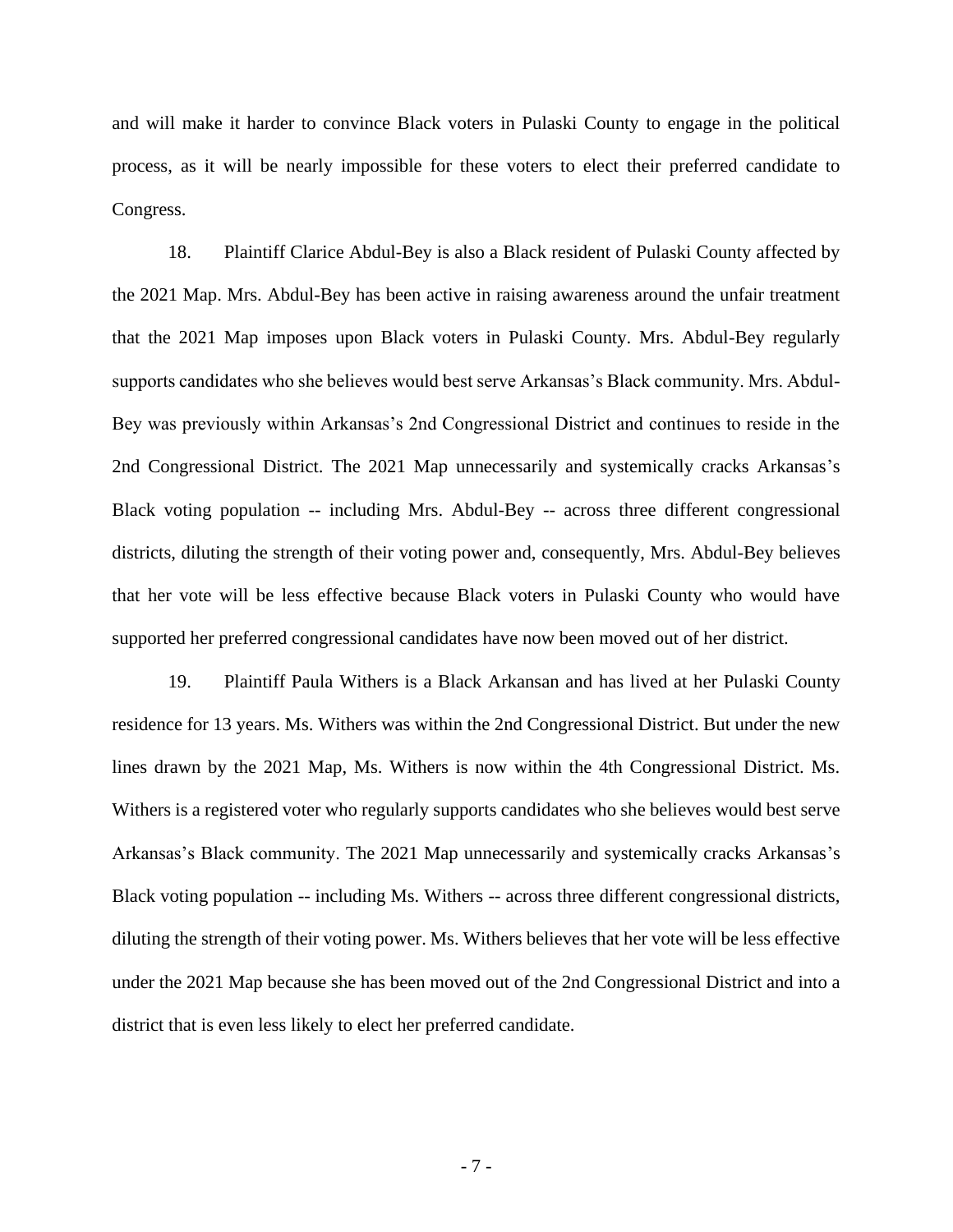20. Defendant John Thurston ("Secretary Thurston") is the Arkansas Secretary of State and the chief elections officer in the State of Arkansas. *See* Ark. Const. art. 6, § 1. Secretary Thurston is the chairperson and secretary of the State Board of Election Commissioners (the "Board"), which has broad authority under Arkansas law to administer and ensure compliance with state election law. Ark. Code Ann. § 7-4-101(b).

21. Defendants Sharon Brooks, Bilenda Harris-Ritter, William Luther, Jamie Clemmer, Wendy Brandon, and James Harmon Smith III are members of the Board (collectively, "the Commissioners"). The Commissioners are responsible for undertaking the official duties of the Board, including among other things, training election officers and county election commissioners to administer elections throughout Arkansas, including elections for the United States House of Representatives, monitoring and implementing election laws, and investigating alleged election misconduct and election law violations. Ark. Code Ann. § 7-4-101(f).

#### **JURISDICTION AND VENUE**

22. This Court has subject matter jurisdiction under Amendment 80 to the Arkansas Constitution and the Arkansas Declaratory Judgment Act, Ark. Code Ann. § 16-111-101, *et seq*. This Court has personal jurisdiction over the Defendants under Ark. Code Ann. § 16-4-101(B).

23. Venue is proper in Pulaski County under Ark. Code Ann. § 16-60-104(3)(A).

#### **FACTS**

## **I. For the past 80 years, Black Arkansans have suffered under congressional maps that have diluted their votes and impaired their ability to elect their preferred candidates.**

24. By separating counties with the largest Black populations among two or more congressional districts, the General Assembly has subdivided the state in such a way that the Black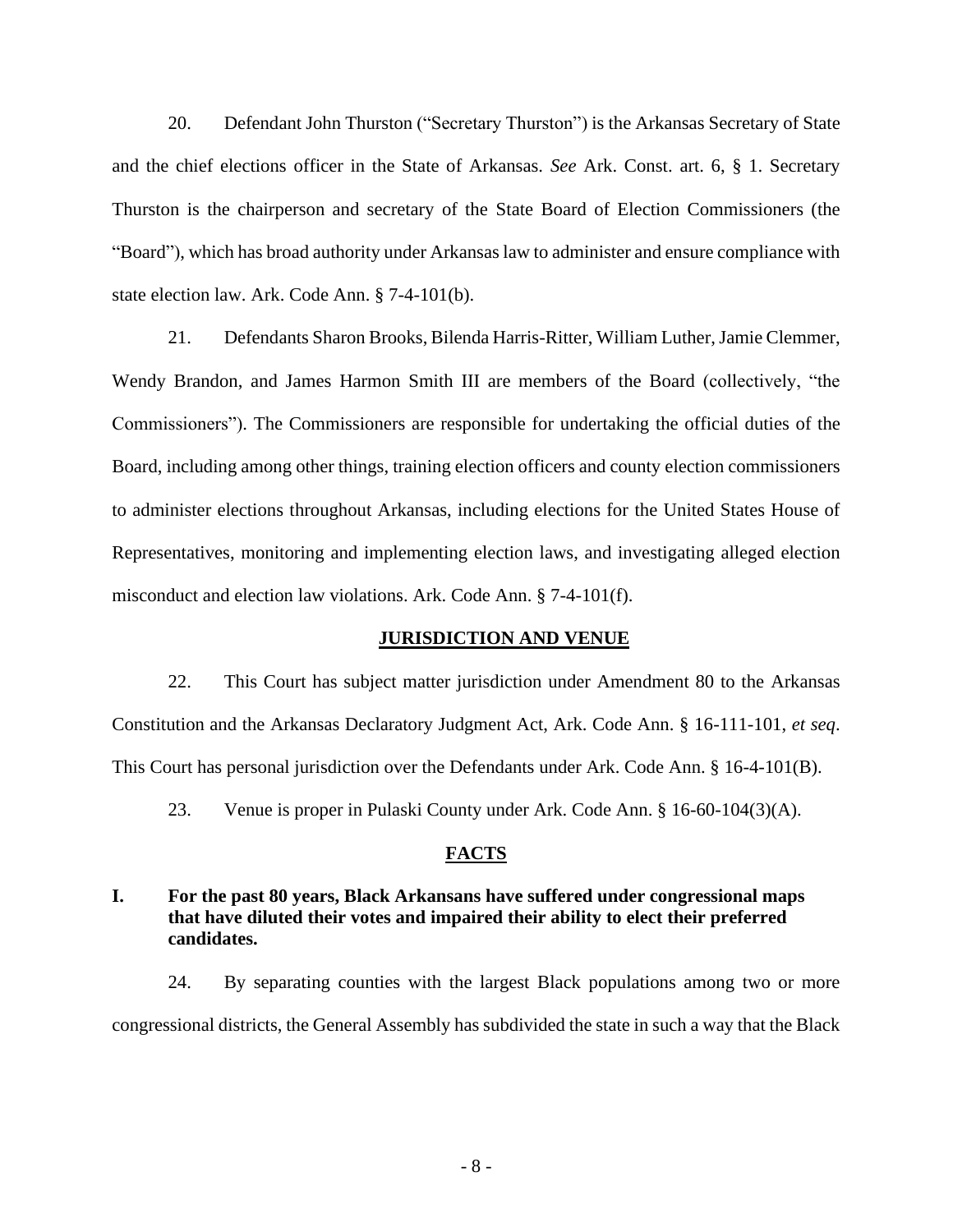vote has been systematically diluted since at least 1961, which was the first year in which Arkansas had four congressional districts as it does today.

25. In recent years, that vote dilution has become even more extreme.

26. For example, under the 2001 congressional district map ("2001 Map"), Pulaski and Jefferson Counties—both of which have large Black voting age populations and are geographically contiguous—were divided between two separate congressional districts: the 2nd and the 4th. And Pulaski and Jefferson Counties were both drawn into separate districts from counties with similarly large Black voting age populations in the eastern and southeastern parts of the state, including Crittenden, St. Francis, Lee, and Phillips Counties, which were part of the 1st Congressional District.



27. Under the 2011 Map, the 2nd Congressional District encompassed all of Pulaski County, including Little Rock and surrounding areas, and—based on 2010 Census data—had a Black voting-age population ("BVAP") of 20%. The 1st Congressional District had a BVAP of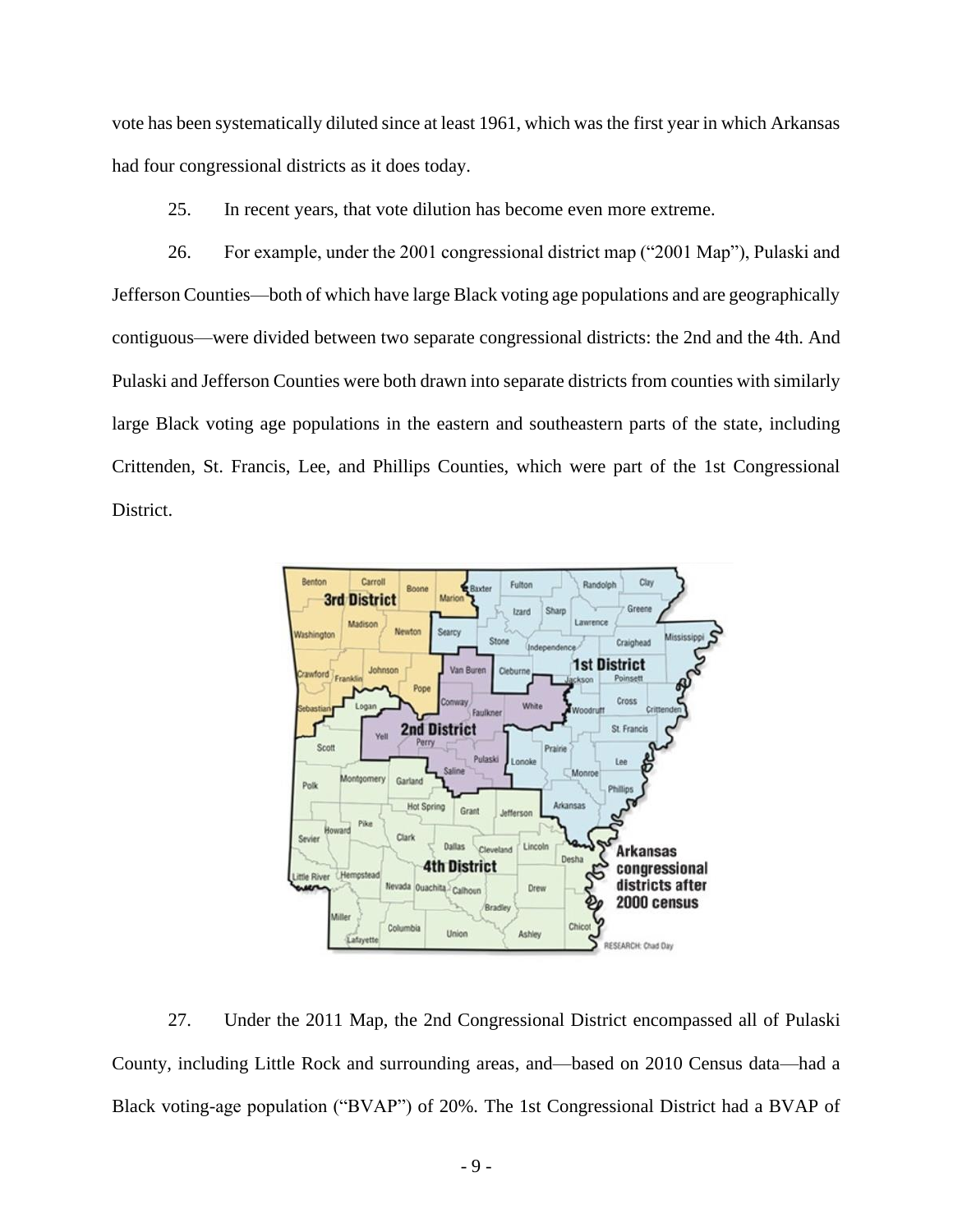16.7%, the 3rd Congressional District had a BVAP of 2.7%, and the 4th Congressional District had a BVAP of 18.7%.

28. The figure below depicts the 2011 Map that was in place before the 2021 Map became effective this past January.



29. The 2011 Map diluted the voting strength of Black voters by splitting, for the first time since at least the 1940s, majority-Black Jefferson County across the 1st and 4th Congressional Districts. Once again, the majority of Jefferson County was separated from the counties in the eastern and southern region of the state. And like the 2001 Map before it, Pulaski and Jefferson counties were separated from one another.

# **II. Between 2010 and 2020, population changes in Arkansas were not geographically uniform.**

30. On September 16, 2021, the United States Census Bureau released data from the 2020 Census to state redistricting authorities and the public.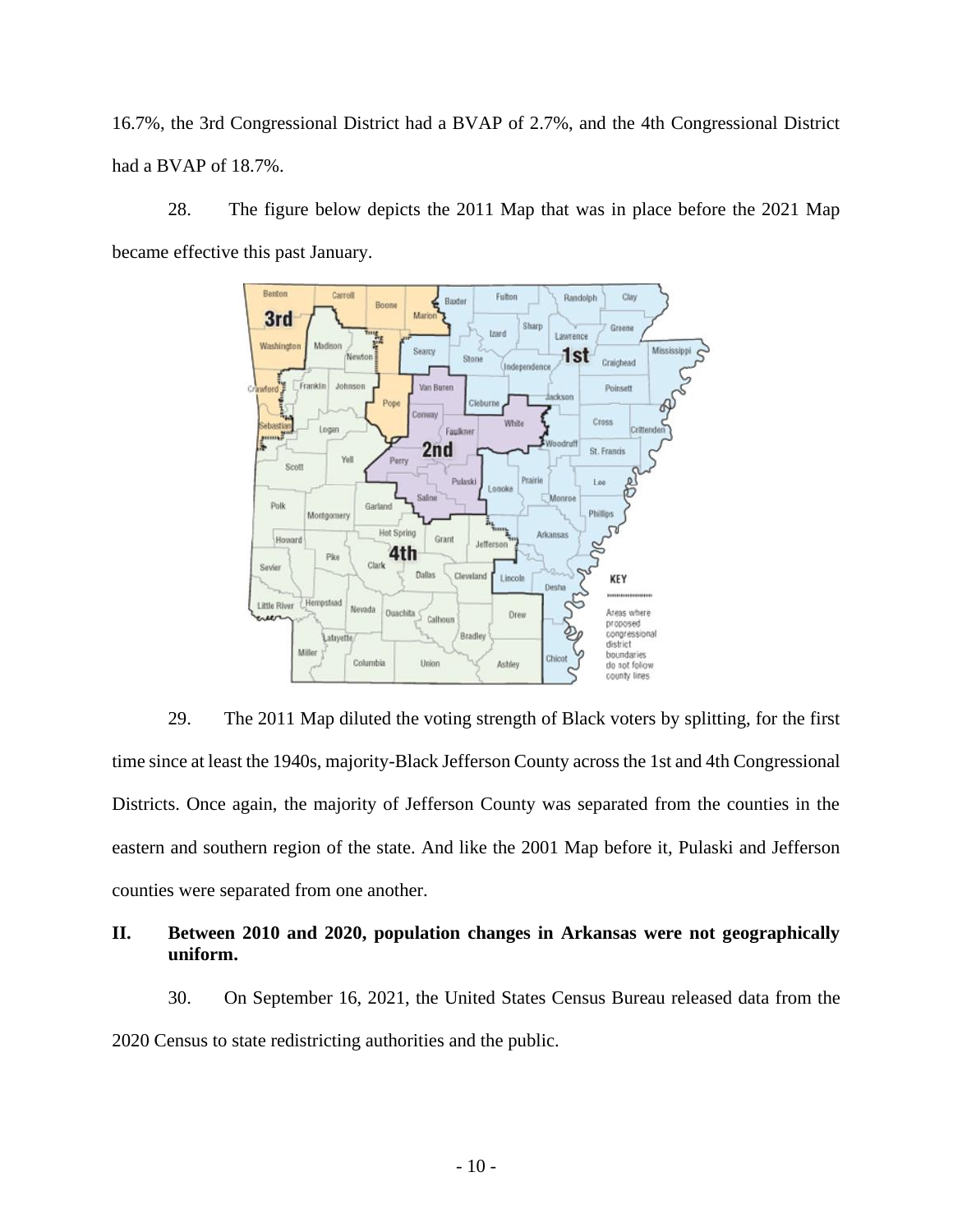31. Based on the state's population growth over the past decade, each congressional district in the 2021 Map must contain an ideal population of approximately 752,881 people.

32. Population changes over the last ten years were dramatically different across Arkansas's four congressional districts.

33. According to the 2020 Census, the heavily rural 4th Congressional District was the third slowest-growing congressional district in the country and experienced a 5.8% population decline from 2010 to 2020.

34. The 1st Congressional District similarly experienced a 1.7% population decline from 2010 to 2020.

35. By contrast, the 2nd and 3rd Congressional Districts each experienced population growth. The population of the 3rd Congressional District grew by 15.1%, while the population of the 2nd Congressional District grew by 5.5%.

### **III. Between 2010 and 2020, the Black population in Arkansas increased modestly while the non-Hispanic White population decreased.**

36. According to the 2010 Census, Arkansas had a total population of 2,915,918, of whom 2,173,469 (74.5%) were non-Hispanic White and 468,710 (16.1%) were Black (alone or in combination with another racial group).

37. According to the 2020 Census, Arkansas has a total population of 3,011,524 persons, of whom 2,063,550 (68.5%) are non-Hispanic White and 495,968 (16.5%) are Black. This represents a total population increase of 95,606 from the 2010 Census.

38. Arkansas's White population thus *decreased* by 109,919 people (5.0%) since the 2010 census.

39. Conversely, Arkansas's Black population increased by 27,258 people (5.8%) since the 2010 census.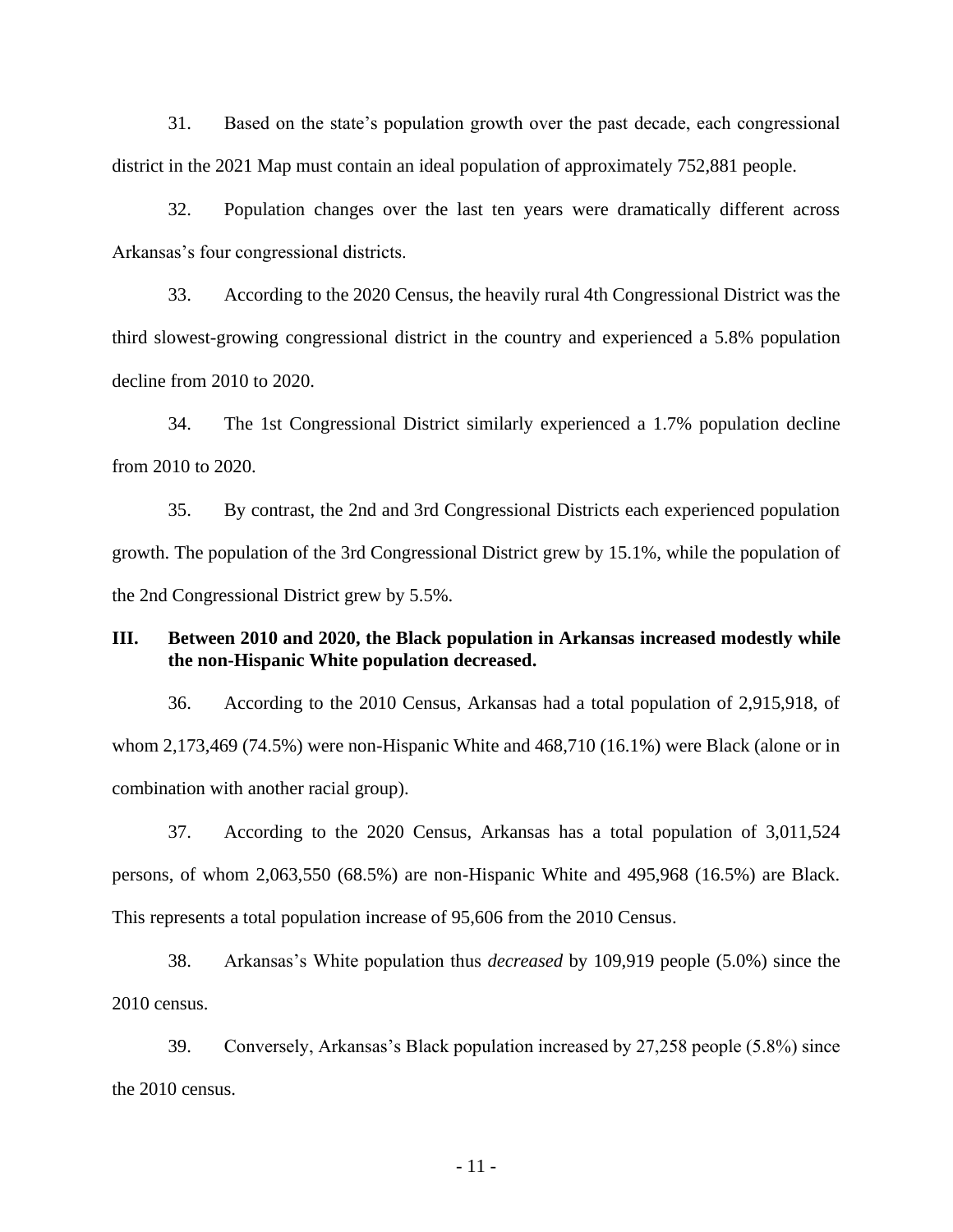40. In 2010, Arkansas had a voting-age population of 2,204,443 persons, of whom 1,708,907 (77.5%) were non-Hispanic White and 321,201 (14.6%) were Black.

41. As of the 2020 Census, Arkansas has a voting-age population of 2,312,273 persons, of whom 1,653,772 (71.5%) are non-Hispanic White and 351,878 (15.2%) are Black.

42. Thus, Arkansas's White voting-age population decreased by 55,135 (3.2%) since 2010, while its Black voting-age population increased by 30,677 (9.6%) during that time period.

43. Between 2010 and 2020, the BVAP of Pulaski County increased by nearly three percentage points, from 32.6% to 35.5%. By contrast, the non-Hispanic White voting-age population of Pulaski County decreased by more than seven percentage points, from 59.6% to 52.4%. In addition to Pulaski County, the counties with the largest Black populations are overwhelmingly located in the eastern and southern parts of the state.

44. Under the 2020 Census, Arkansas now has six counties in which a majority of the voting-age population is Black, two more than the previous decade. Between 2010 and 2020, the BVAP in Crittenden County increased by from 47.4% to 52.0%, the BVAP in St. Francis County increased from 48.6% to 52.6%, the BVAP is Lee County increased from 53.4% to 54.4%, the BVAP in Jefferson County increased from 52.5% to 55.1%, and the BVAP in Phillips County increased from 59% to 60.8%. Chicot County continues to have a BVAP majority at 51.7% (down very slightly from 51.8% in 2010).

## **IV. The 2021 Map dilutes Black voting strength by splitting Pulaski County and targeting predominantly Black precincts.**

45. On September 27, 2021, just 11 days after the Census data was released, the joint House and Senate State Agencies and Governmental Affairs Committees met to consider congressional maps that had been proposed by state legislators.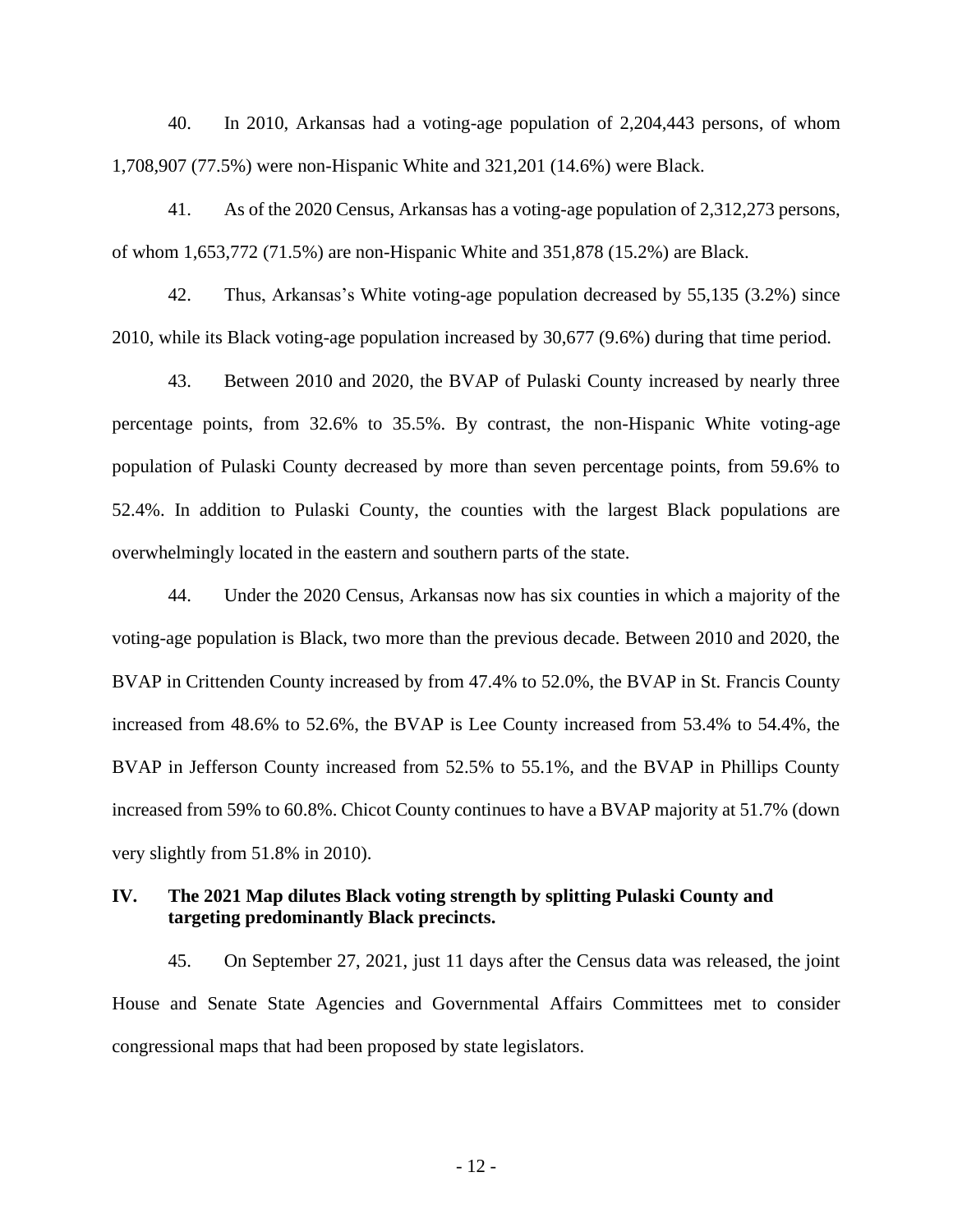46. There were several proposed maps that better reflected Black voting strength, but none of those maps were ever seriously considered by the General Assembly.

47. For example, in Senate Bill 728, Senator Joyce Elliott proposed a map that kept Pulaski County together. Senator Elliott's map also addressed historic Black vote dilution in Arkansas by joining Pulaski and Jefferson Counties in one congressional district and combining them with other heavily Black counties.



48. Other alternative maps that combined Pulaski and Jefferson Counties, along with other counties with large Black populations in the eastern and southeastern parts of the state, were proposed by Representative Reginald Murdock in House Bill 1962 and Representative Vivian Flowers in House Bill 1965. Both proposals were rejected.

49. Representative Stephen Meeks also proposed a map, House Bill 1966, that did not split any counties, including Pulaski County, and drew Jefferson County together with the southeastern corner of the state.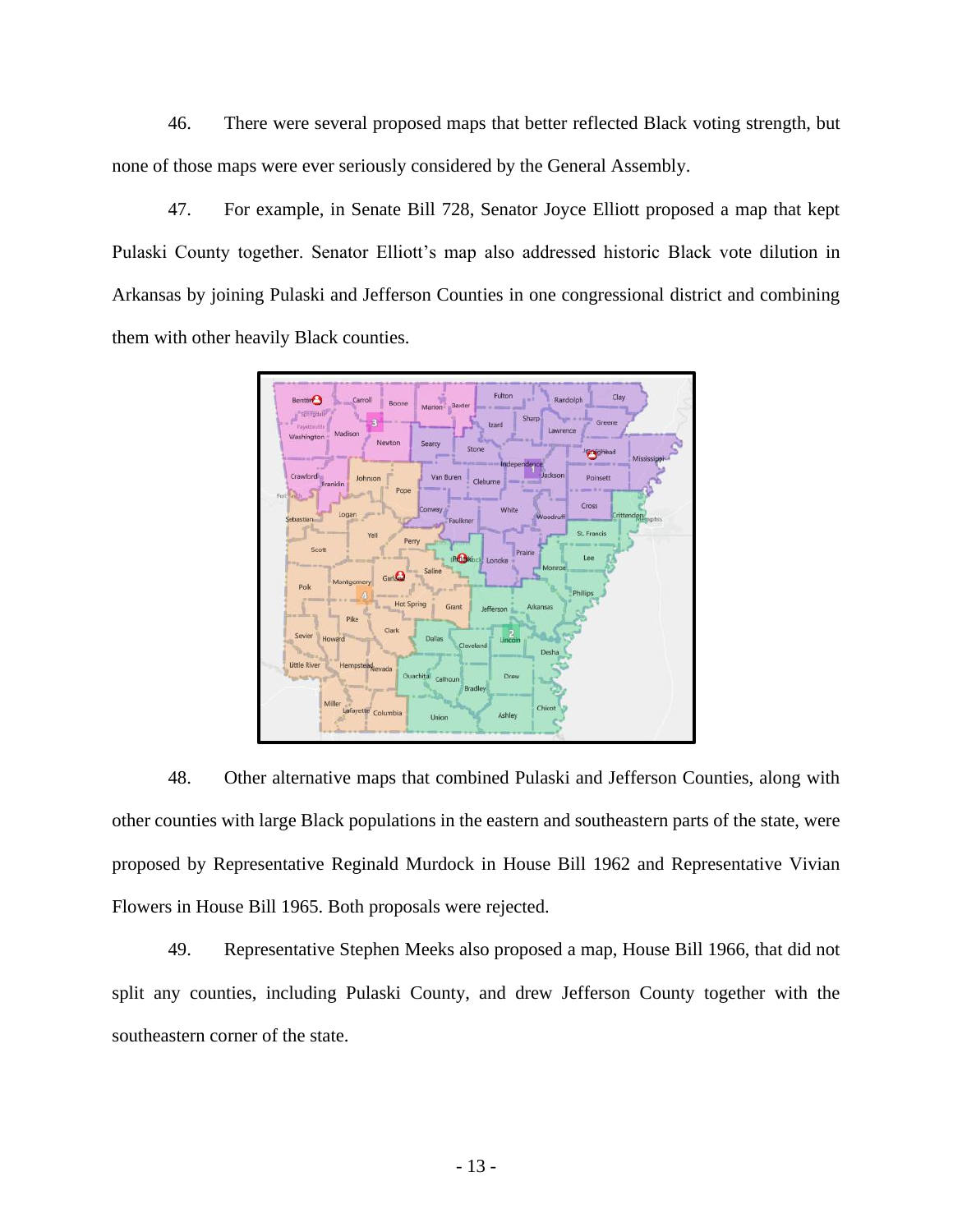50. On September 29, only two days after the first committee meetings to consider proposals for congressional redistricting, the General Assembly reconvened at a special legislative session to consider the congressional map proposals. This process was highly unusual. When the State Senate convened on September 30, Senator Mark Johnson noted that the public was only given thirty minutes notice before the bills were to be considered at a Senate public hearing. Senator Ricky Hill noted that he was blindsided by the bills that were introduced.

51. On October 6, Governor Hutchinson told reporters, "There's nothing wrong with dividing a county to achieve the right population requirements and the constitutional standards . . . . What's important is not whether or not you divide Pulaski County, but how you divide Pulaski County if you make that decision to do so . . . I would urge them to keep in mind that you do not want to dilute minority representation or influence in Congressional races . . . . " Governor Hutchinson's Weekly Media Briefing, *supra* n. 2.

52. The General Assembly did not heed Governor Hutchinson's advice. That same day, the House and Senate approved House Bill 1982 and Senate Bill 743, two identical versions of the redistricting proposal that divides Pulaski County across the 1st, 2nd, and 4th Congressional Districts, and splits Arkansas counties with the largest Black populations across three of Arkansas's four congressional districts.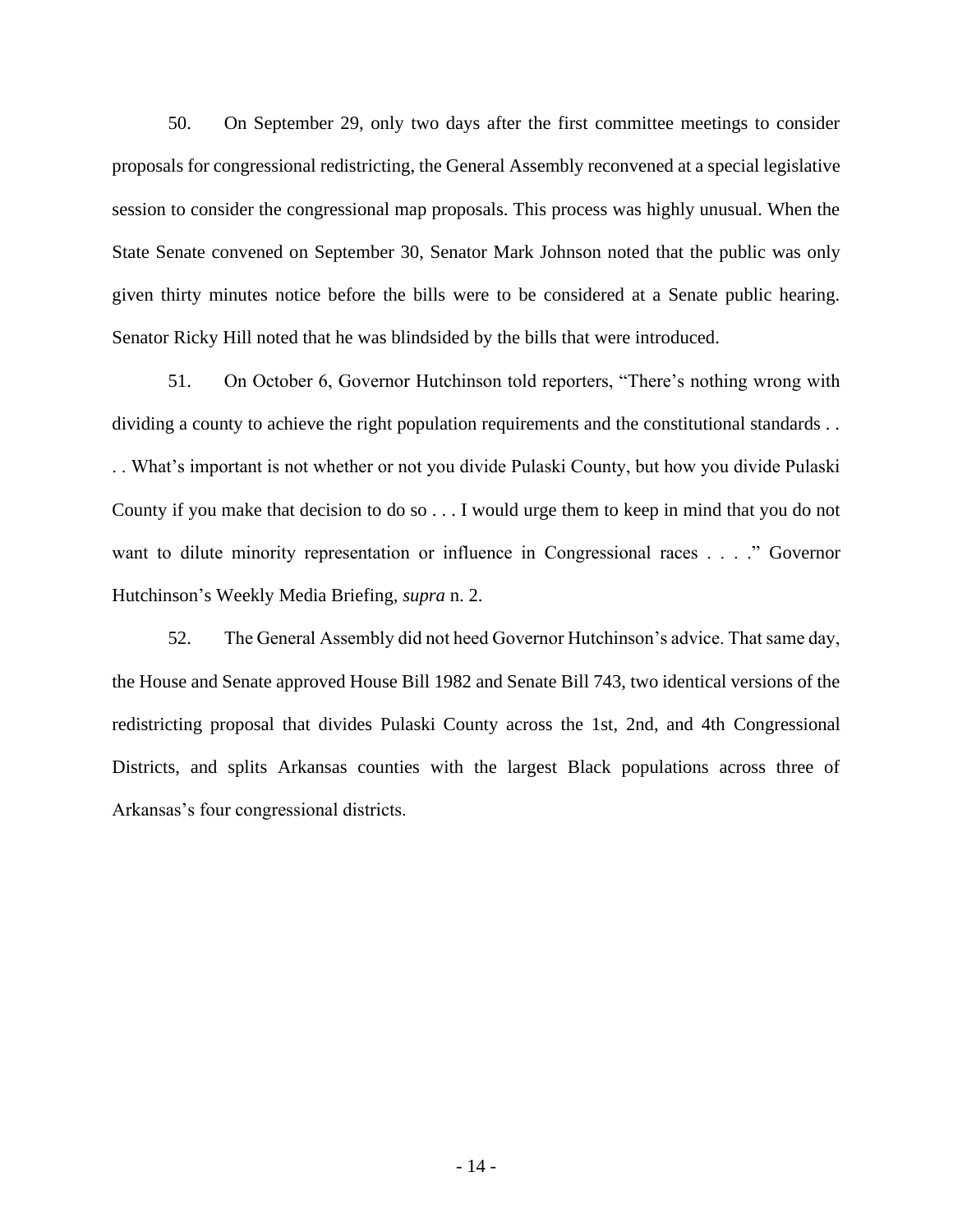

53. Under the 2011 Map and based on the 2010 Census, the 2nd Congressional District had a BVAP of 20.0%. By 2020, the BVAP of the previous 2nd Congressional District grew to 22.6%. But under the 2021 Map, the 2nd Congressional District BVAP is 20.4%.

54. Instead of capturing the BVAP growth in the area, the 2021 Map removes Black voters from the 2nd Congressional District and disperses them between the 1st and 4th Congressional Districts.

<sup>4</sup> *HB 1982 - As Amended Rep. Speaks 1* (last updated Oct. 5, 2021),

https://www.arkleg.state.ar.us/Calendars/Attachment?committee=900&agenda=4836&file=HB+ 1982-+As+Amended+Rep.+Speaks.pdf.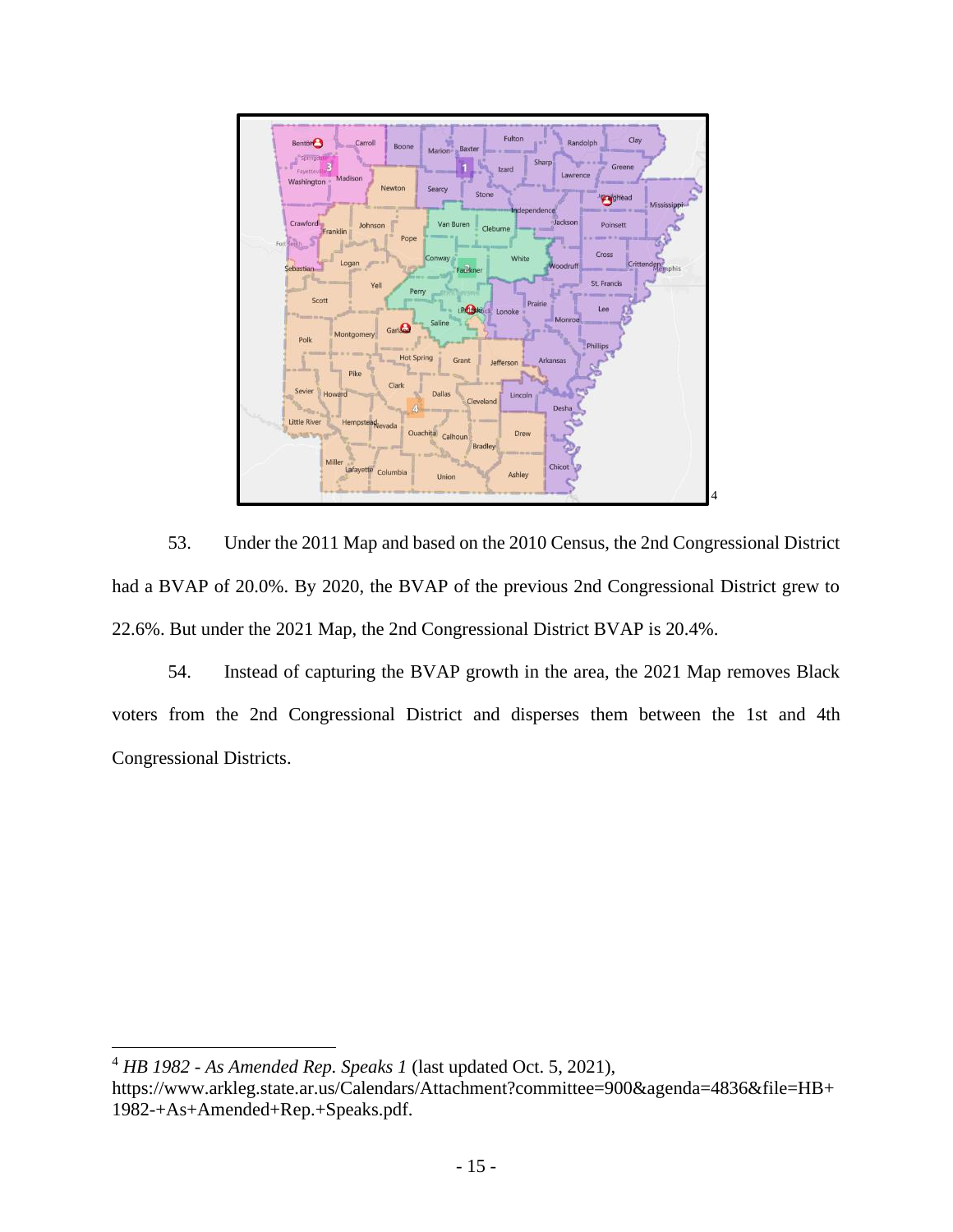55. The figure below shows the division of Pulaski County across Arkansas's 1st, 2nd, and 4th Congressional Districts:



56. Pulaski County was not split at random. The General Assembly intentionally and systematically targeted and further cracked the Black population in the state by surgically removing majority Black precincts—and with them over 21,000 Black residents, including Plaintiffs Love and Withers—within Pulaski County from the 2nd Congressional District.

57. Thirteen Pulaski County precincts were moved out of the 2nd Congressional District and placed in either the 1st or 4th Congressional Districts. All of these precincts are majority Black.

58. Additionally, all of these precincts are within the 8th, 9th, or 10th Justice of the Peace districts, all of which are currently represented by Black Justices of the Peace. None of the precincts from the 11th Justice of the Peace District, however, were moved out of the 2nd Congressional District. The 11th Justice of the Peace District is majority White and is represented by a White Republican.

59. Cleburne County—which was added to the 2nd Congressional District in the 2021 Map—has a BVAP of just 92 persons, or 0.5%.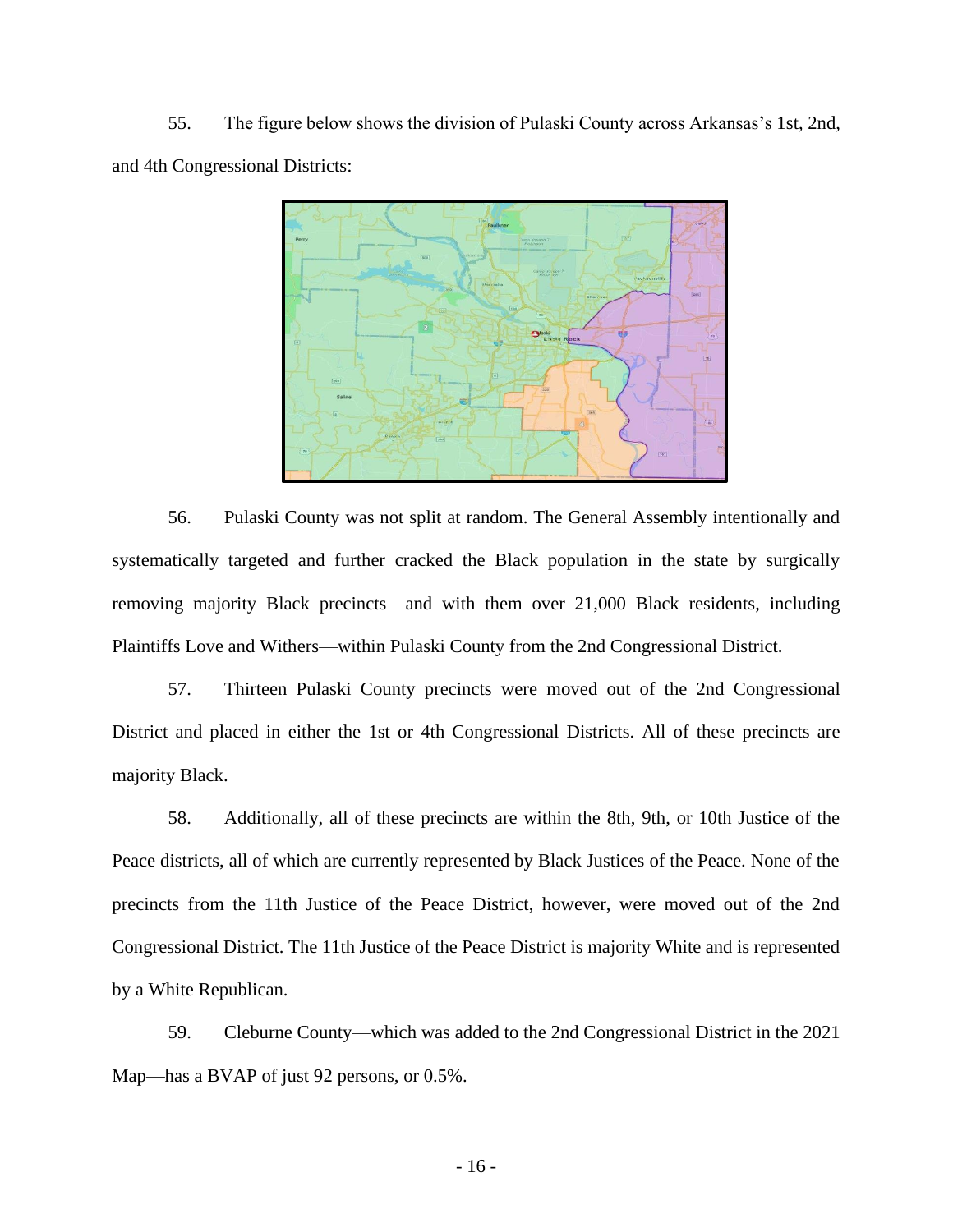60. On information and belief, racial data was considered—at times, exclusively throughout the map-drawing process.

61. The 2021 Map builds on the prior racially dilutive congressional maps to achieve even more extreme racial vote dilution by surgically removing Black precincts out of the 2nd Congressional District and subsuming them in the 1st and 4th Congressional Districts.

### **V. The General Assembly failed to adopt redistricting criteria in advance of drawing the 2021 Map.**

62. The General Assembly failed to provide any written criteria in advance of the redistricting process to guide their decision-making.

63. The Arkansas Board of Apportionment—of which Governor Hutchinson was a member and which was charged with redrawing Arkansas's state legislative maps—articulated nine specific criteria it considered when drawing state legislative maps, with two of the nine criteria expressly concerning the avoidance of racial discrimination: (1) one person, one vote; (2) compliance with Section 2 of the Voting Rights Act; (3) compliance with the Equal Protection Clause of the Fourteenth Amendment; (4) compactness; (5) contiguity; (6) maintaining the cores of existing districts; (7) protecting communities of interest; (8) promoting continuity of representation; and (9) minimizing partisanship or gerrymandering.

64. The same day that HB 1960 was proposed by Representative Ladyman, he attached a list of seven criteria to the map proposal. These criteria dovetail with seven of the nine redistricting criteria articulated by the Arkansas Board of Apportionment—but specifically omit those two criteria that concern the avoidance of racial discrimination.

#### **VI. There was intense public outcry in response to the 2021 Map.**

65. Public outcry over the 2021 Map was swift and decisive.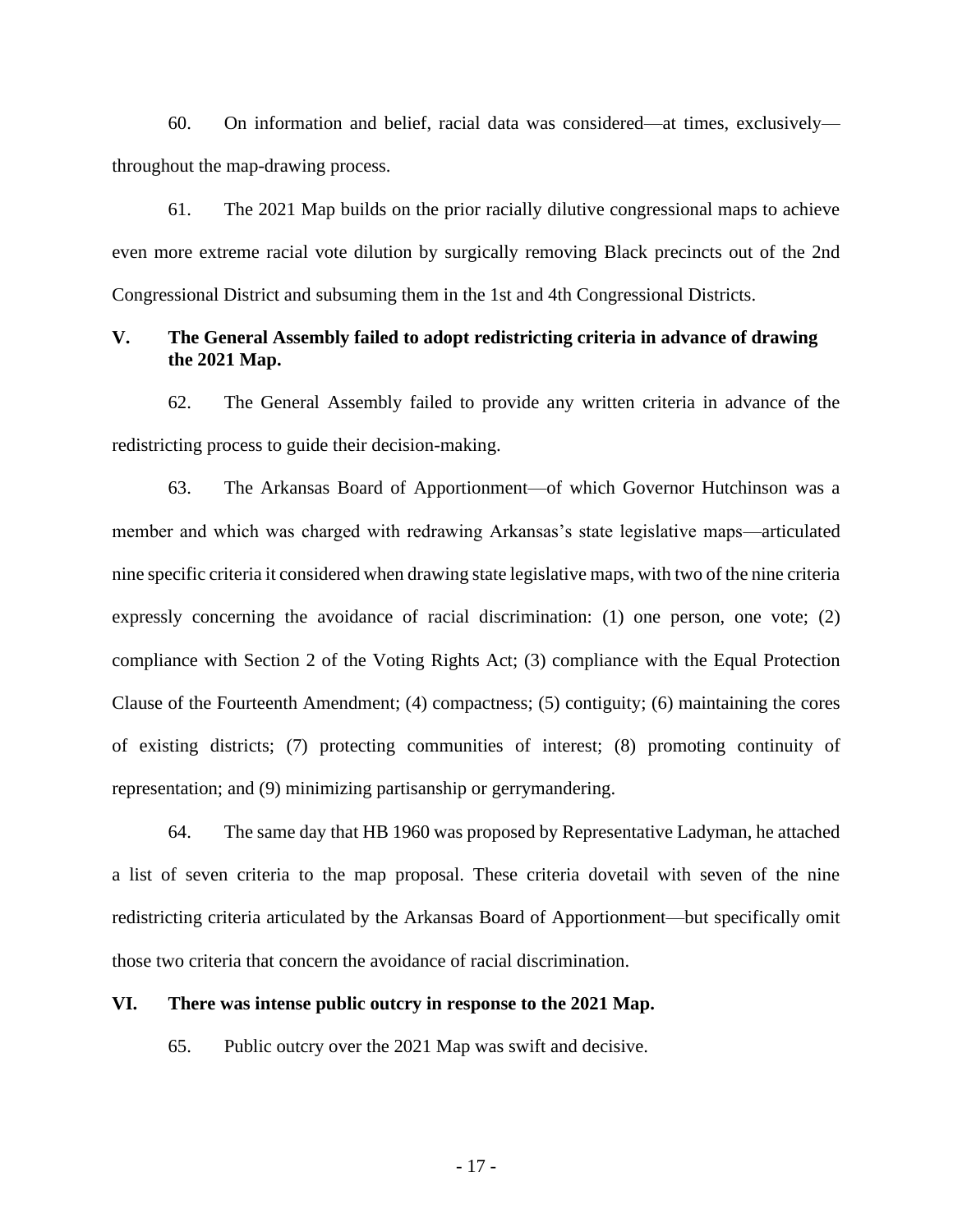66. Little Rock NAACP Chapter President Dianne Curry said, "This is an embarrassment to the state of Arkansas to know in the 21st century we're dealing with blatant discrimination."<sup>5</sup>

67. "I am deeply concerned about the gerrymandering along racial lines happening in our community, which was designed to dilute the voices of the residents of Little Rock," Mayor Frank Scott said in a statement.<sup>6</sup>

68. "The 2nd Congressional District is already a majority-Republican congressional district. Believe me, I know," said Senator Clarke Tucker, who ran unsuccessfully for the seat in 2018. "You could change it and keep counties whole and make it even more Republican than it is now without splitting Pulaski County."<sup>7</sup>

69. Moreover, even proponents of the 2021 Map struggled to defend it, and one senator seemed to admit that Black voters in Pulaski County were cracked in order to appease rural voters in predominantly White counties. Senator Trent Garner stated, "I think that a lot of those rural voters who felt like they were disenfranchised 10 years ago because their counties were split or [there were decisions made] that were outside of what they wanted . . . they feel like this is a fairer map because it makes more natural sense to split up Pulaski County than the other counties."<sup>8</sup>

<sup>5</sup> Andrew DeMillo, *supra* n. 1.

<sup>6</sup> Andrew DeMillo, *Arkansas lawmakers OK election map splitting Pulaski County*, Associated Press (Oct. 7, 2021), https://apnews.com/article/congress-arkansas-little-rock-state-legislaturelegislature-c509bc0b0cc181c958badd3204975cfc.

<sup>7</sup> Andrew DeMillo, *Arkansas redistrict plan splitting Pulaski County advances*, Associated Press (Oct. 6, 2021), https://apnews.com/article/congress-little-rock-arkansas-redistricting-1d4e90aab34e4d3b2f9d590c76a8ceba.

<sup>8</sup> Michael R. Wickline, Rachel Herzog, *Bills to redraw congressional maps head to governor, changes remove 21,000 Black Pulaski County residents from 2nd District*, Arkansas Democrat Gazette (Oct. 8, 2021), https://www.arkansasonline.com/news/2021/oct/08/bills-to-redrawcongressional-maps-head-to/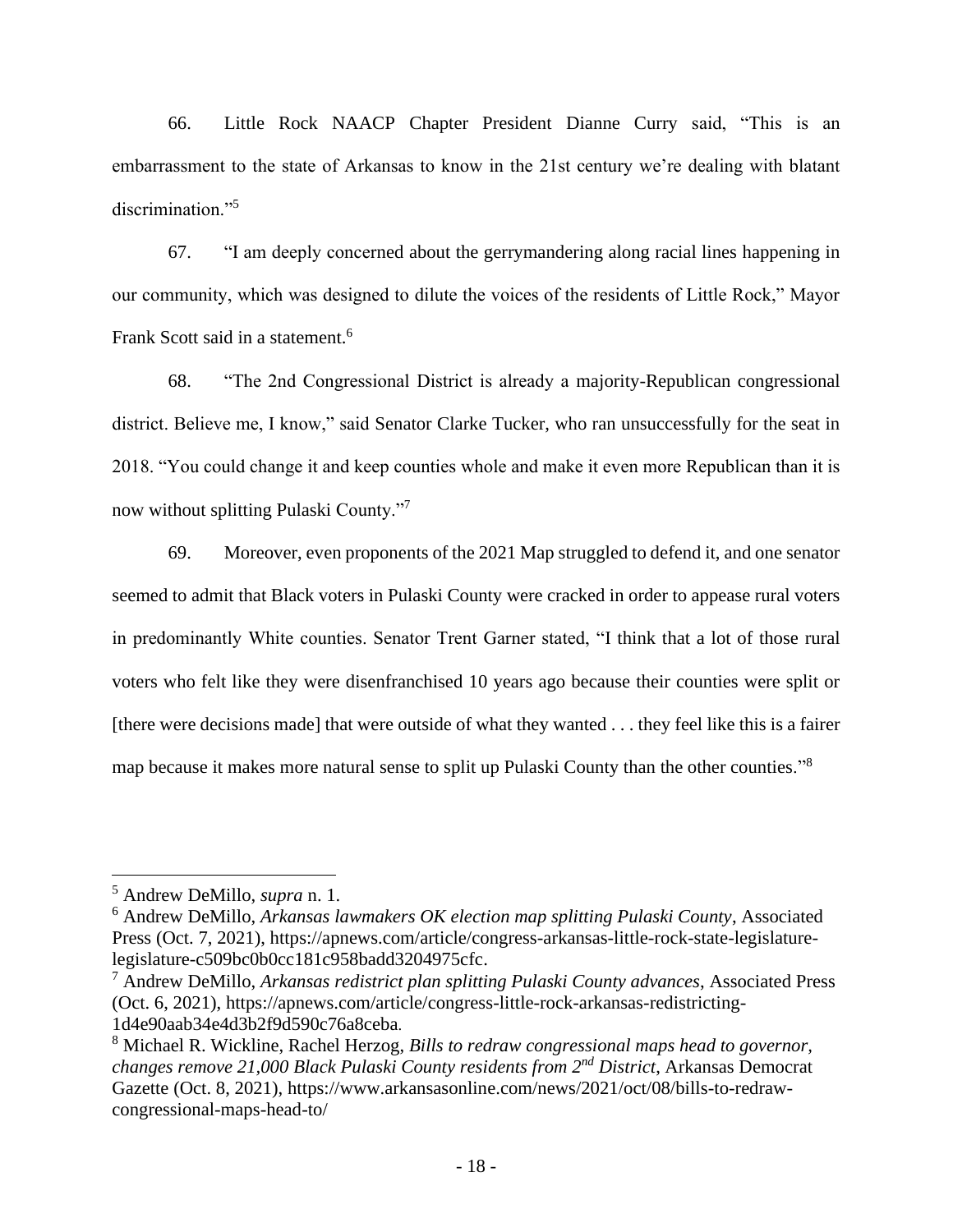70. "This is clearly racial gerrymandering. It's a classic case and it's also a textbook version of what we called cracking, where you dilute the minority voice," said Debrah Mitchell, the president of the Arkansas Democratic Black Caucus.<sup>9</sup> "There were other maps that did not split county cities and people up in the way that the final map that came out." *Id.*

#### **VII. Governor Hutchinson refused to sign the bills adopting the 2021 Map.**

71. Governor Hutchinson was part of the chorus of concerned Arkansans that spoke out against the 2021 Map.

72. On October 13, he announced that he would neither sign nor veto the two proposed maps approved by the General Assembly.

73. Specifically, he said that he did "not know" how a court would review the 2021 Map but that, "obviously there will be some concerns that will be reviewed in terms of reducing the minority population [in the 2nd Congressional District] and splitting some of [the minority population] from Pulaski County."<sup>10</sup>

74. "While the percentage of minority populations for three of the four congressional districts do not differ that much from the current percentages, the removal of minority areas in Pulaski County into two different congressional districts does raise concerns," he said.<sup>11</sup>

75. The Governor decided to not veto the new map out of deference to legislators and the political process.<sup>12</sup> "This will enable those who wish to challenge the redistricting plan in court to do so," he said. *Id.*

<sup>9</sup> Mills Hayes, *Activist call Arkansas redistricting maps racial gerrymandering; GOP disagrees*, KATV (Oct. 13, 2021), https://katv.com/news/local/activist-call-arkansas-redistricting-mapsracial-gerrymandering-gop-disagrees.

<sup>10</sup> Governor Hutchinson's Weekly Media Briefing, *supra* n.3 at 21:54.

<sup>11</sup> Andrew DeMillo, *supra* n.1.

<sup>12</sup> *Id.*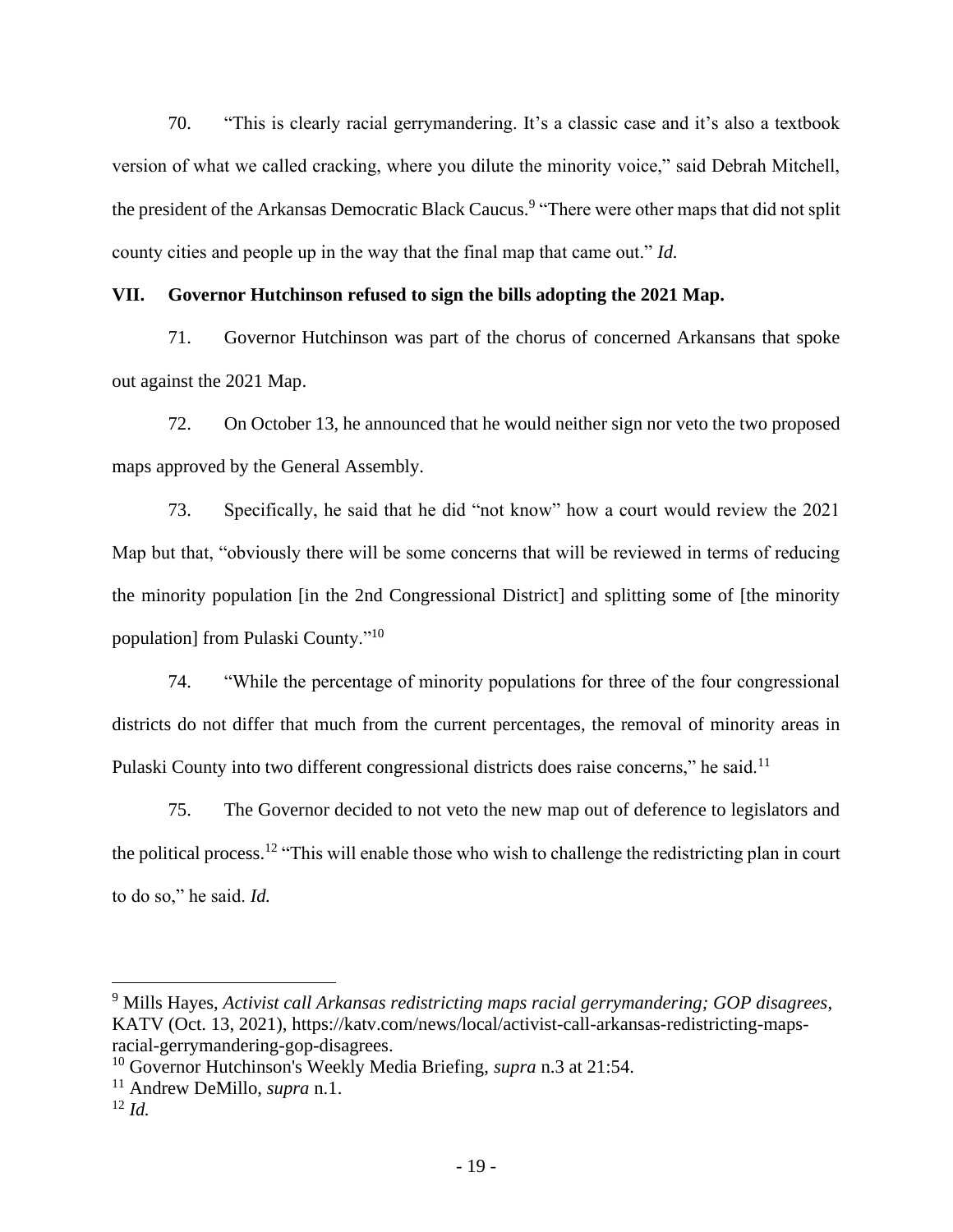76. "The governor knows what we know, that the courts will have to get involved to straighten out this illegal mess, and that the Legislature is failing to be a good faith actor in the redistricting process," Democratic Party of Arkansas Chairman Grant Tennille said in a statement.<sup>13</sup>

77. The General Assembly adjourned on October 15.

78. Because the Governor refused to sign House Bill 1982 and Senate Bill 743, the 2021 Map became law on November 4, 2021, twenty days after the General Assembly adjourned. *See* Ark. Const. art. 6, § 15.

79. The 2021 Map became effective on January 14, 2022. *See* Ark. Const. art. 5, § 1. 14

# **VIII. Voting in Arkansas is racially polarized, such that cracking Black voters across congressional districts makes it harder for these voters to elect their preferred candidates.**

80. Voting in Arkansas is racially polarized. Black voters in Arkansas are politically cohesive and overwhelmingly support Democratic candidates. White voters in Arkansas are also politically cohesive, overwhelmingly support Republican candidates, and historically vote as a bloc to defeat Black voters' preferred candidates. This is true on a statewide basis and in every congressional district.

81. In Pulaski County, however, voting is less racially polarized than in other areas of the state. While Black voters in Pulaski County are politically cohesive, there is a significant amount of White "crossover" voting in Pulaski County that sometimes allows for the election of Black-preferred candidates. For example, in the 2020 presidential election, Democratic candidate

<sup>13</sup> *Id.*

<sup>&</sup>lt;sup>14</sup> Memorandum from Attorney General Leslie Rutledge to Secretary of State John Thurston, Opinion No. 2021-092 (Nov. 4, 2021), https://geostor-

uploads.s3.amazonaws.com/misc/Arkansas\_AG\_opinion\_2021-092.pdf.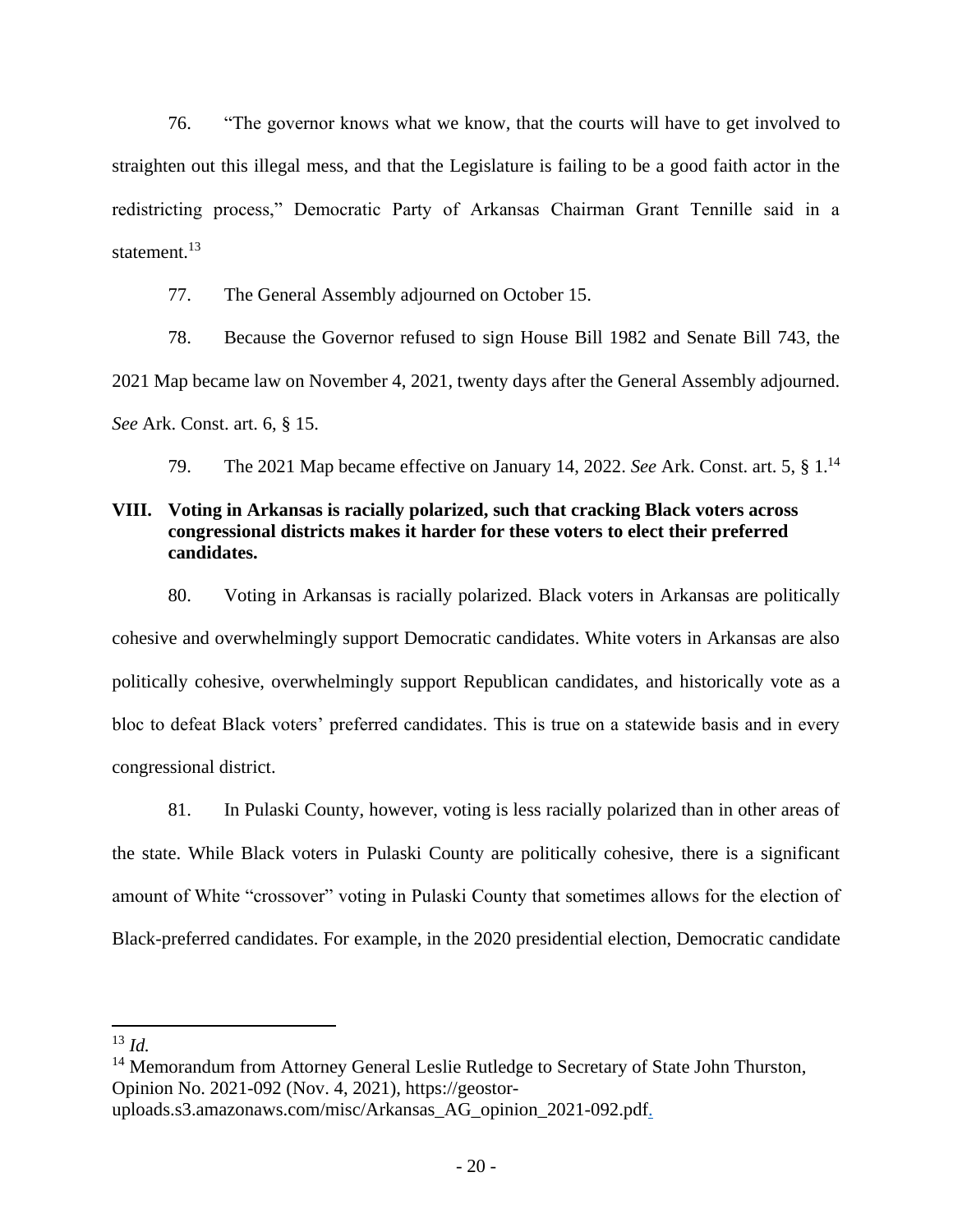Joe Biden won Pulaski County with approximately 60% of the vote, despite Pulaski County's BVAP of 35.5%.

82. In 2018, a Black candidate, Terri Hollingsworth, won election as Pulaski County Circuit Clerk with 61.35% of the vote over her White opponent Steve Walden.

83. The racial voting patterns of Pulaski County illustrate that Black voters in Pulaski County do not necessarily need to comprise a majority of the voting age population in order to elect their preferred candidates.

84. The General Assembly's failure to capture and reflect Black voting strength in the 2021 Map, particularly in and around Pulaski County, impairs Black voters' opportunity to elect their preferred candidates.

#### **COUNT I**

### **Free and Equal Elections Clause Ark. Const. art. 2 § 3**

85. Plaintiffs incorporate by reference the allegations of all preceding paragraphs.

86. The Free and Equal Elections Clause of the Arkansas Constitution guarantees: "Elections shall be free and equal. No power, civil or military, shall ever interfere to prevent the free exercise of the right of suffrage; nor shall any law be enacted whereby such right shall be impaired or forfeited, except for the commission of a felony, upon lawful conviction thereof." Ark. Const. art. 3, § 2.

87. An election is only free and equal when "all aspects of the electoral process, to the greatest degree possible, be kept open and unrestricted to the voters" and when it is "conducted in a manner which guarantees, to the greatest degree possible, a voter's right to equal participation in the electoral process for the selection of his or her representatives in government." *League of Women Voters v. Commonwealth*, 645 Pa. 1, 100, 178 A.3d 737, 804 (2018); *see also* Op. of the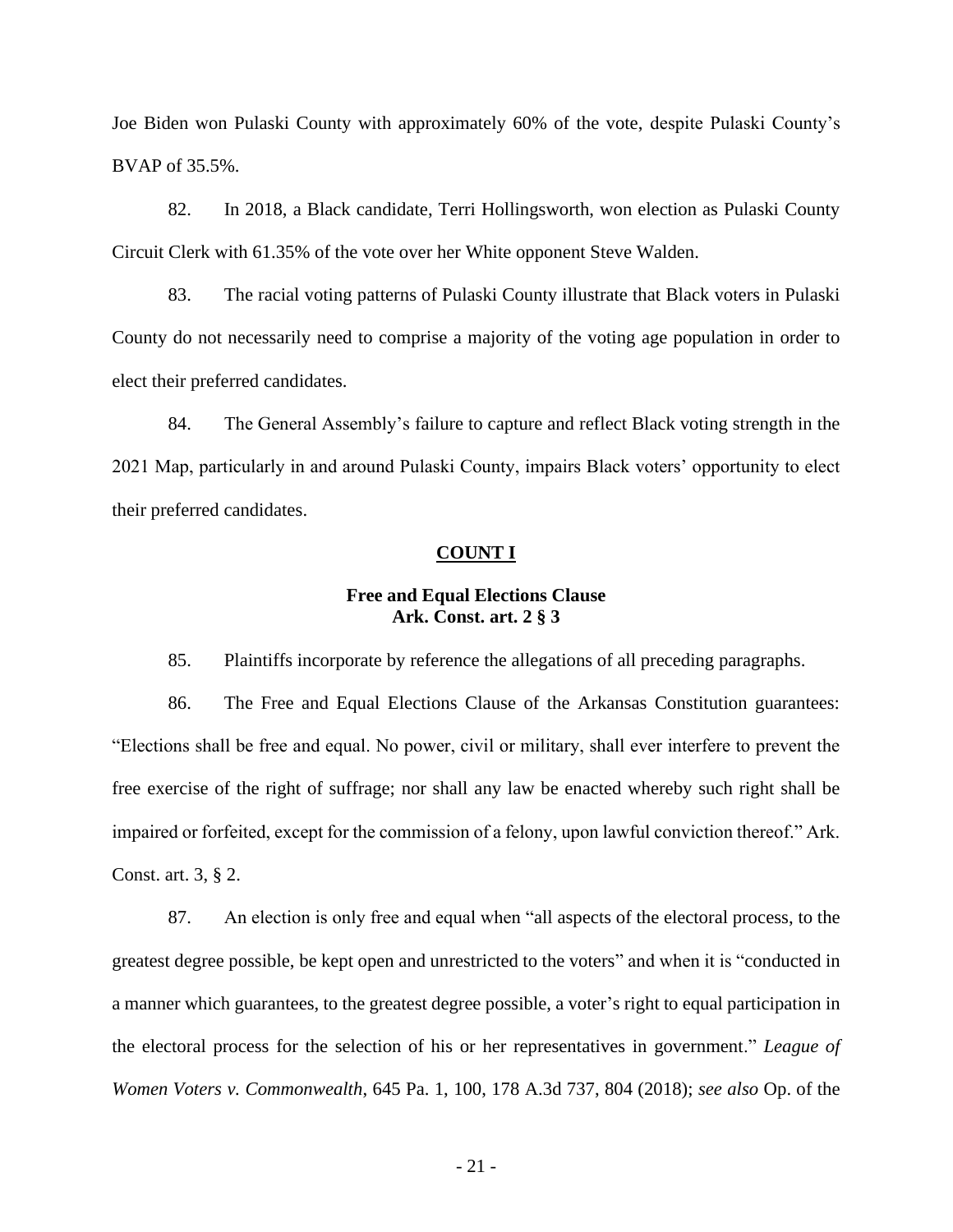Ct., *Harper v. Hall*, 2022-NCSC-17, ¶ 140 (N.C. Feb. 14, 2022) ("[F]or an election to be free and the will of the people to be ascertained, each voter must have substantially equal voting power and the state may not diminish or dilute that voting power  $\dots$ .").

88. The 2021 Map violates the Arkansas Free and Equal Elections Clause because it intentionally and systematically targets and cracks Black communities in Pulaski County and throughout the state, thereby diluting the votes of Black voters like Plaintiffs relative to other members of the electorate.

89. Under the 2021 Map, Black voters in Arkansas do not have the equal right to participate in the election of their representatives to Congress as guaranteed them by the Arkansas Constitution.

90. The 2021 Map will also undeniably "impair<sup>[]"</sup> Plaintiffs' "right of suffrage," Ark. Const. art. 3, § 2, because they will have less opportunity than other members of the Arkansas electorate to participate in the political process and to elect representatives of their choice to Congress.

91. When a law infringes on a fundamental right, like the right to vote, "it cannot survive unless 'a compelling state interest is advanced by the statute and the statute is the least restrictive method available to carry out the state interest.'" *Jegley v. Picado*, 349 Ark. 600, 632, 80 S.W.3d 332, 350 (2002) (quoting *Thompson v. Ark. Soc. Servs.*, 282 Ark. 369, 374, 669 S.W.2d 878, 880 (1984)). When a fundamental right is at stake, the burden is on the state to "prove a compelling state interest." *Pritchett v. City of Hot Springs*, 2017 Ark. 95, \*3, 514 S.W.3d 447, 450 (2017).

92. The racial vote dilution resulting from the 2021 Map lacks any compelling state interest.

- 22 -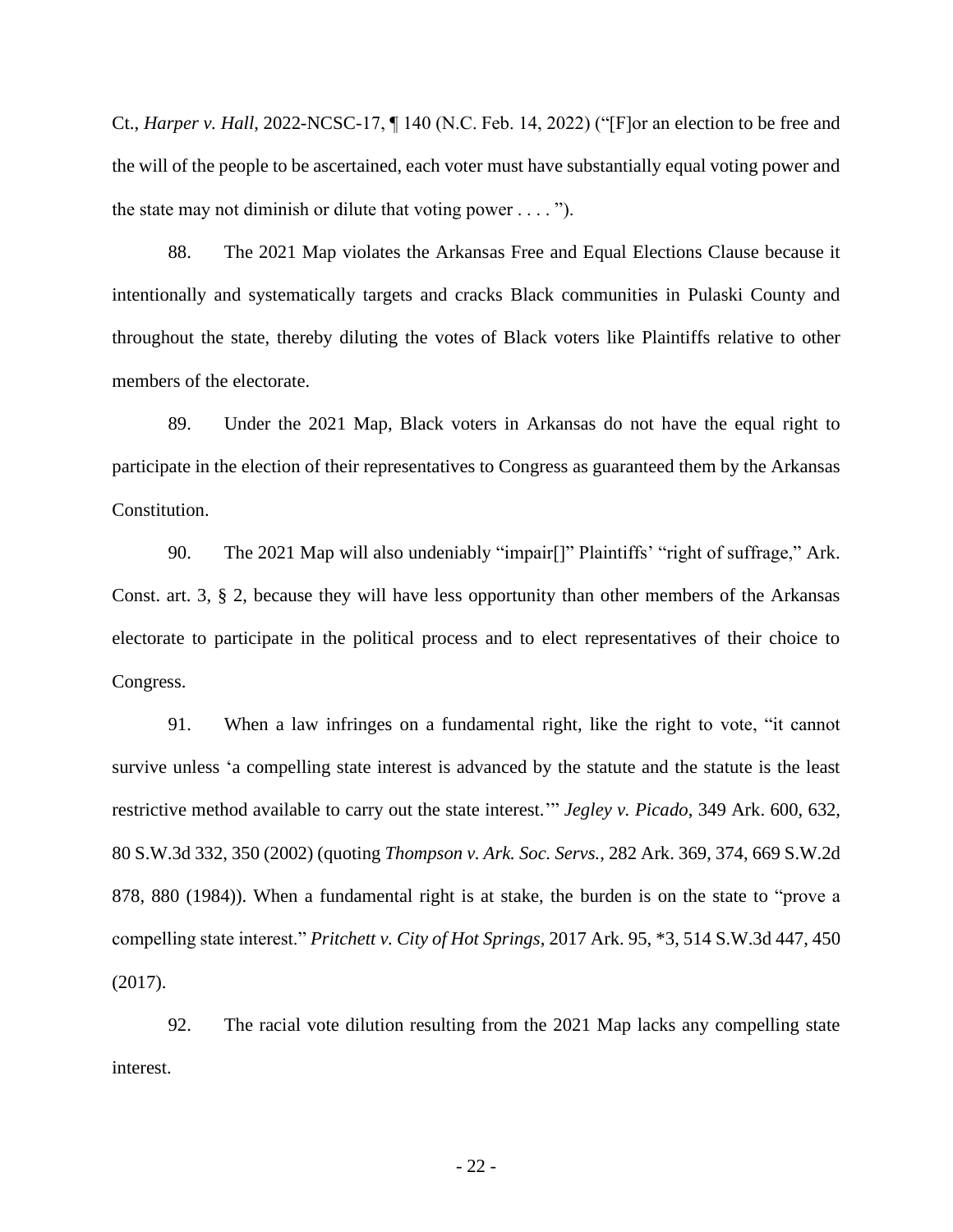93. But even if some less exacting level of scrutiny applies (and it does not), there is no legitimate state interest whatsoever in the 2021 Map's further assault on Black voting power in Arkansas, which only exacerbates the state's long history of racial vote dilution.

94. Accordingly, the 2021 Map must be invalidated pursuant to Article 2, Section 3 of the Arkansas Constitution.

#### **COUNT II**

### **Equal Protection (Ark. Const. art. 2, §§ 2, 3, & 18)**

95. Plaintiffs incorporate by reference the allegations of all preceding paragraphs.

96. The Arkansas Constitution contains no less than three guarantees to the people of equal protection of its laws. First, at its most fundamental level, it guarantees that "[a]ll men are created equally free and independent, and have certain inherent and inalienable rights; amongst which are those of enjoying and defending life and liberty; of acquiring, possessing and protecting property, and reputation; and of pursuing their own happiness. To secure these rights governments are instituted among men, deriving their just powers from the consent of the governed." Ark. Const. art. 2, § 2. Second, its Equal Protection Clause assures that "[t]he equality of all persons before the law is recognized, and shall ever remain inviolate; nor shall any citizen ever be deprived of any right, privilege or immunity; nor exempted from any burden or duty, *on account of race, color or previous condition*." Ark. Const. art. 2, § 3 (emphasis added). Finally, Arkansas's Equal Rights Amendment further provides that "[t]he General Assembly shall not grant to any citizen, or class of citizens, privileges or immunities which, upon the same terms, shall not equally belong to all citizens." Ark. Const. art. 2, § 18.

97. "The guarantee of equal protection serves to '[protect] minorities from discriminatory treatment at the hands of the majority. Its purpose is not to protect traditional values

- 23 -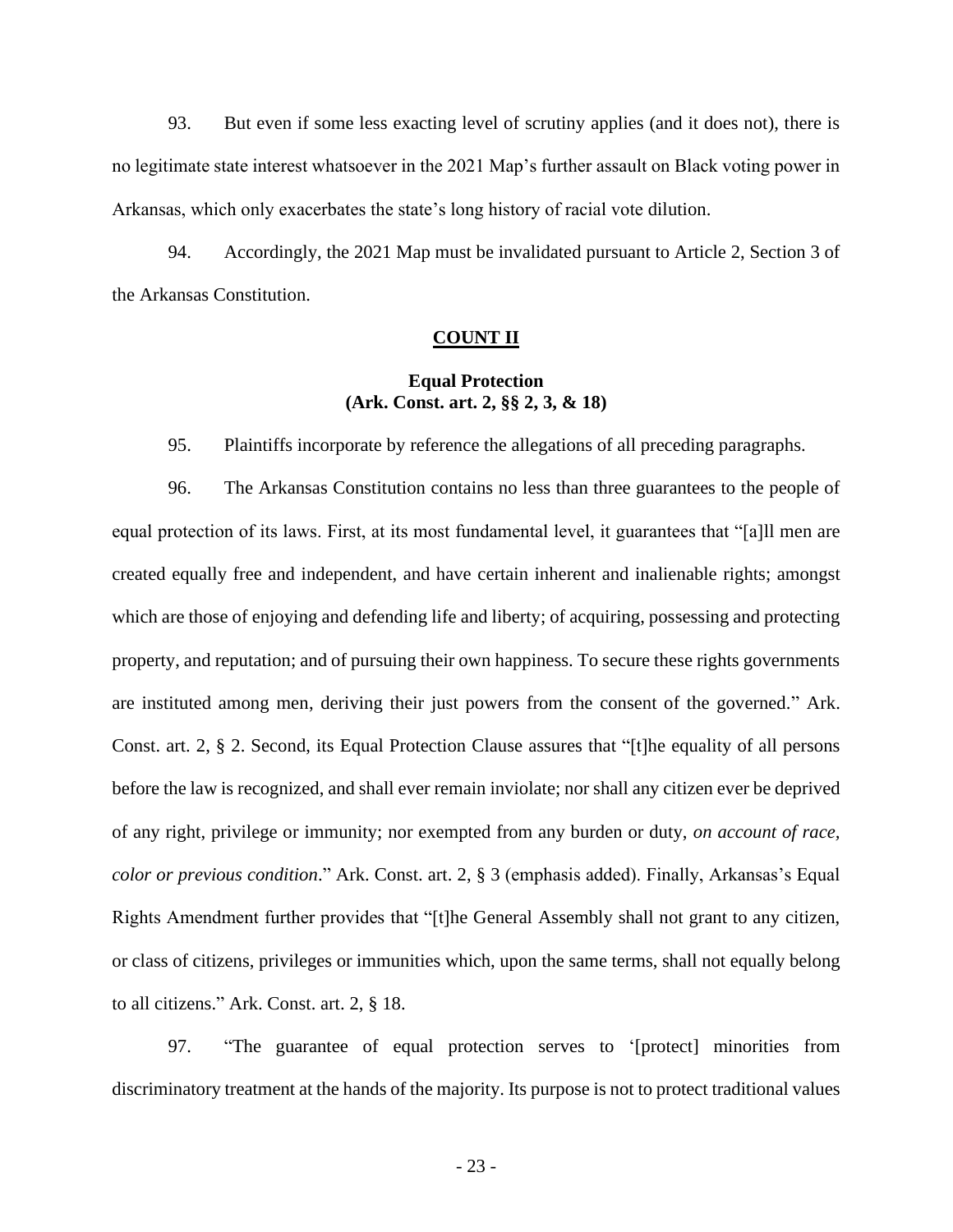and practices, but to *call into question* such values and practices when they operate to burden disadvantaged minorities.'" *Jegley*, 80 S.W.3d at 350 (emphasis in original) (citation omitted).

98. When an equal protection challenge implicates a "suspect classification," such as a classification based on race, it "warrant[s] strict scrutiny." *Howton v. State*, 2021 Ark. App. 86, \*7, 619 S.W.3d 29, 35 (2021).

99. Because the 2021 Map, like its predecessor maps since the Jim Crow era in Arkansas, dilutes the vote of Black Arkansans based on their race, it is subject to strict scrutiny.

100. There is no compelling state interest to justify the 2021 Map's racial vote dilution.

101. But even if some less exacting level of scrutiny applies (and it does not), there is no legitimate state interest whatsoever in the 2021 Map's further assault on Black voting power in Arkansas, which only exacerbates the state's long history of racial vote dilution.

102. Accordingly, the 2021 Map must be invalidated pursuant to Article 2, Sections 2, 3, and 18 of the Arkansas Constitution.

#### **PRAYER FOR RELIEF**

**WHEREFORE**, Plaintiffs respectfully request that this Court enter judgment:

(a) Declaring that the 2021 Map violates the Free and Fair Elections Clause or the Arkansas Constitution, along with the Constitution's various equal protection provisions;

(b) Enjoining Defendants, their respective agents, officers, employees, and successors, and all persons acting in concert with each or any of them, from implementing the 2021 Map;

(c) Ordering the adoption of a valid congressional plan that does not unconstitutionally dilute the vote of Black voters in Arkansas;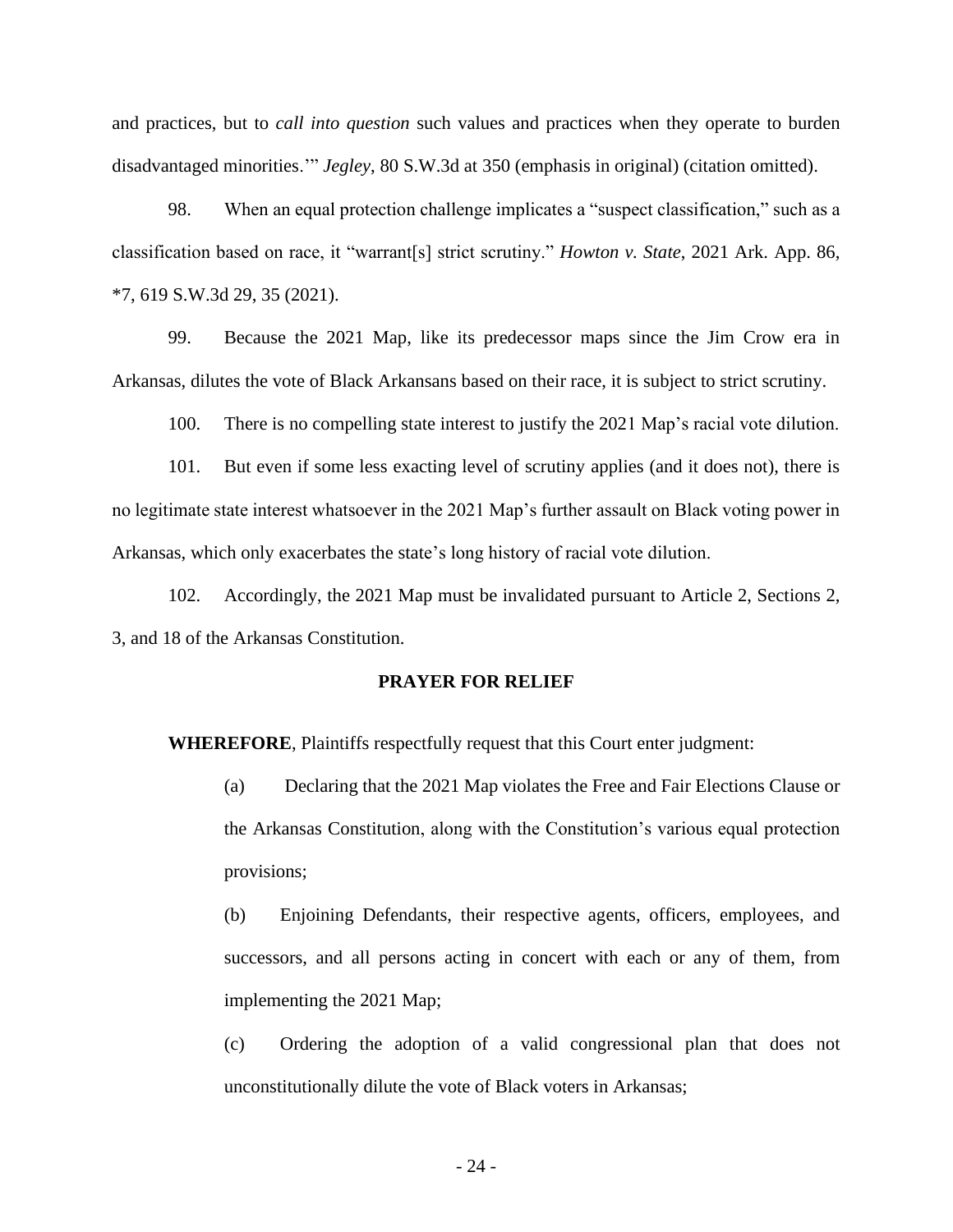(d) Granting any such other and further relief as this Court deems just and proper, including but not limited to Plaintiffs' attorneys' fees.

Respectfully submitted, this 21st day of March, 2022.

**/s/ Jess Askew III** 

Jess Askew III, Ark. Bar No. 86005 KUTAK ROCK LLP 124 West Capitol Avenue, Suite 2000 Little Rock, Arkansas 72201-3740 Tel: (501) 975-3141 Fax: (501) 975-3001 jess.askew@kutakrock.com

Alexander T. Jones (2015246) 200 West Capitol Avenue, Suite 2300 Little Rock, Arkansas 72201-3699 Tel: (501) 212-1241 Fax: (501) 376-9442 alexandertaylorjones@gmail.com

Abha Khanna\* ELIAS LAW GROUP LLP 1700 Seventh Avenue, Suite 2100 Seattle, WA 98101 Tel: 206.656.0177 Fax: 202.968.4498 akhanna@elias.law

Joshua L. Harris\* Aaron M. Mukerjee\* Marilyn Gabriela Robb\* ELIAS LAW GROUP LLP 10 G Street NE Suite 600 Washington, DC 20002 Tel: (202) 968-4654 Fax: (202) 968-4498 jharris@elias.law amukerjee@elias.law mrobb@elias.law

*Counsel for Plaintiffs*